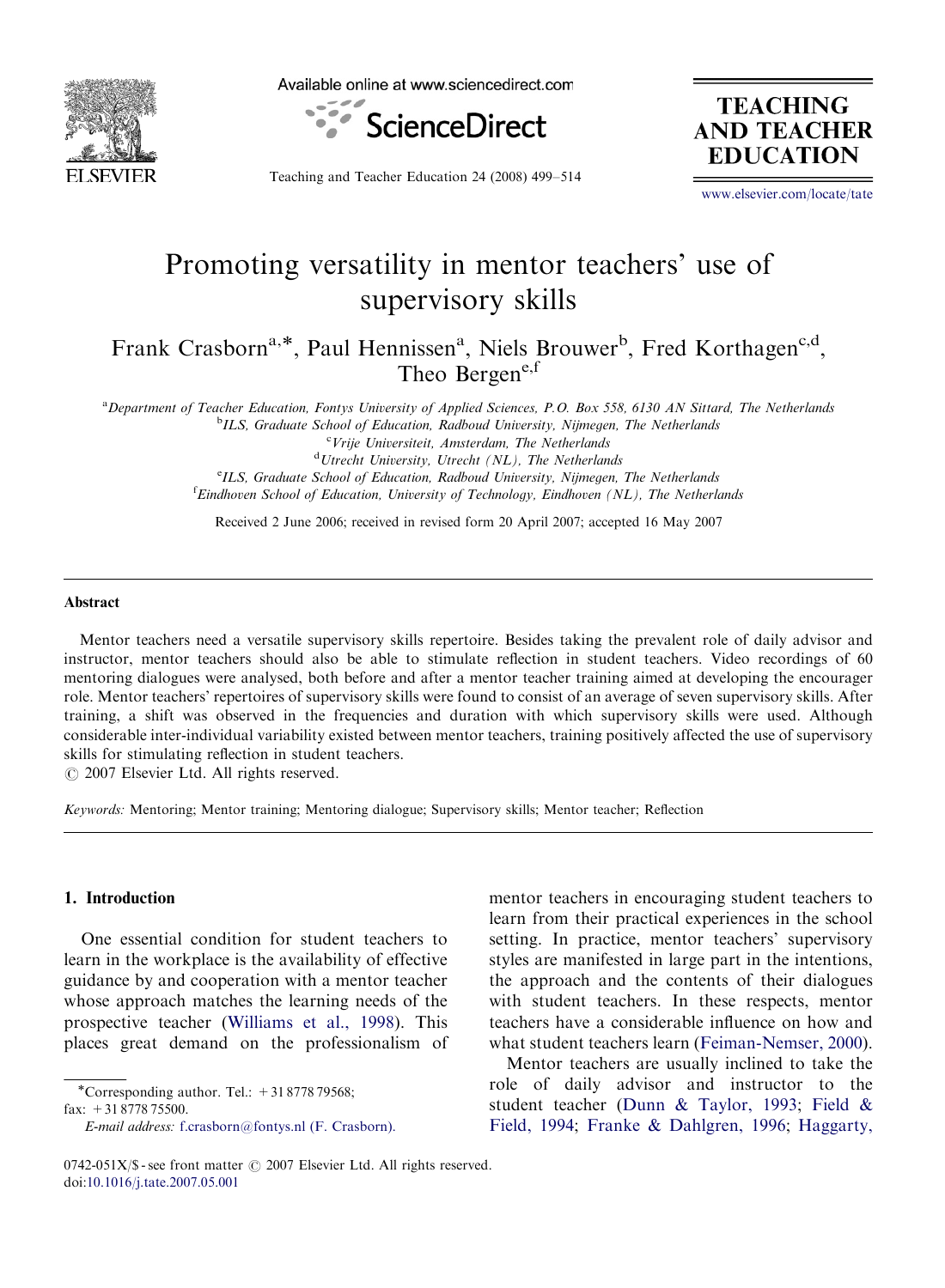[1995](#page-14-0); [Timperley, 2001](#page-15-0)). Apart from this mentor teacher role, which emphasizes situational adjustment, technical advice and emotional support, mentoring in the nineties gradually also came to include the encouragement of the student teacher to grow professionally through reflection on his or her own practice [\(Feiman-Nemser, 2001](#page-14-0); [McLennan,](#page-15-0) [1995](#page-15-0); [Pajak, 1993](#page-15-0)). Teacher training institutes and schools nowadays want mentor teachers to be capable also of promoting reflection and personal development in prospective teachers entrusted to their responsibility [\(Gore & Zeichner, 1991](#page-14-0); [Rod](#page-15-0)[gers, 2002](#page-15-0)). Combining the advisor and instructor role with the role of encourager of reflection, however, often requires special training in less familiar supervisory skills.

In order to develop mentor teachers' supervisory skills, which activate reflection in student teachers, many teacher education institutions and schools have introduced training programmes [\(Strong &](#page-15-0) [Baron, 2004](#page-15-0)). So far, little is known about the practical impact of such training programmes ([Riggs, 2000](#page-15-0)). The core issue in this study is developing a versatile repertoire of supervisory skills, to be used by mentor teachers in their mentoring dialogues with aspiring colleagues. The main incentive for the research reported on here was to broaden the body of knowledge concerning the contribution of supervisory skills training to the professional development of expert teachers in their position as mentor teachers. In the context of the developmental-reflective paradigm in mentoring, we investigated whether and how training in supervisory skills for promoting reflection affects the supervisory behaviour of mentor teachers during dialogues with student teachers.

## 1.1. Wanted: a versatile repertoire of supervisory skills

Several researchers have drawn attention to the multiplicity and complexity of the position as a mentor teacher and to the potential conflicts between several roles within this position [\(Dart &](#page-14-0) [Drake, 1995](#page-14-0); [Martin, 1996](#page-15-0)). "...Of general agreement is the reality that mentoring is multi-faceted and has no simple prescription or recipe for success..." [\(Harrison, Lawson,](#page-14-0) [& Wortley, 2005,](#page-14-0) [p. 425\)](#page-14-0). One important aspect of the complexity of the mentor teacher position is the need to achieve a good match between his or her approach on the one hand, and learning characteristics of the student

teacher on the other. Mentor teachers therefore need to develop a versatile repertoire of supervisory skills to use in mentoring dialogues ([Veenman &](#page-15-0) [Denessen, 2001;](#page-15-0) [Vonk, 1993\)](#page-15-0) for a number of reasons. Student teachers have different learning styles, which partially depend on their orientations towards learning [\(Korthagen, 1988](#page-15-0); [Oosterheert &](#page-15-0) [Vermunt, 2001\)](#page-15-0). It is also known from research that student teachers' professional development takes place at differing speeds, and thus their needs and concerns change over time. This is true for student teachers [\(Furlong](#page-14-0) & [Maynard, 1995\)](#page-14-0) and also for teachers at the start of their professional careers ([Kagan, 1992\)](#page-15-0). Finally, it is vital that mentor teachers have a broad supervisory skill repertoire as the nature of the relationship between the mentor teacher and the mentee is fluid and liable to change ([Martin, 1994\)](#page-15-0).

Despite this call for flexibility in the mentoring approach, many mentor teachers see and practise their position more as an advisor and instructor who gives instructions, suggestions and moral support, than as an encourager of reflection on concrete thoughts and actions in the classroom ([Borko & Mayfield, 1995](#page-14-0); [Feiman-Nemser, 2000;](#page-14-0) [Franke & Dahlgren, 1996](#page-14-0); [Van Ginkel, Vermunt,](#page-15-0) [Verloop,](#page-15-0) & [Beijaard, 2005](#page-15-0)). Research by [Copeland](#page-14-0) [\(1982\)](#page-14-0) and [Williams et al. \(1998\)](#page-15-0) suggest that mentor teachers hardly change their supervisory styles in response to the changing needs of students. This indicates that mentor teachers, either consciously or subconsciously, stick to a certain supervisory style, notably the advisor role.

As student teachers' behaviour in the school is to be shaped and influenced, it is not enough for them to receive instruction, to obtain feedback, to be given suggestions and to be shown examples of good practice. In order to develop as a professional, it is necessary to be able to reflect on your own behaviour [\(Borko & Putnam, 1995](#page-14-0); [de Jong, 2004;](#page-14-0) [Korthagen, 1998, 2001;](#page-15-0) [Licklider, 1995;](#page-15-0) [Veenman &](#page-15-0) [Denessen, 2001;](#page-15-0) [Vonk, 1996\)](#page-15-0). This means that in addition to the prevalent role of advisor and instructor, mentor teachers have to develop knowledge of and supervisory skills in being effective in stimulating the student teacher towards reflection ([Boydell, 1991](#page-14-0); [Giebelhaus & Bowman, 2002](#page-14-0)). Mentor teachers therefore need a versatile supervisory skills repertoire. Because of the individual differences in development between student teachers mentioned earlier, setting a norm for the required mix of existing supervisory skills and newly learned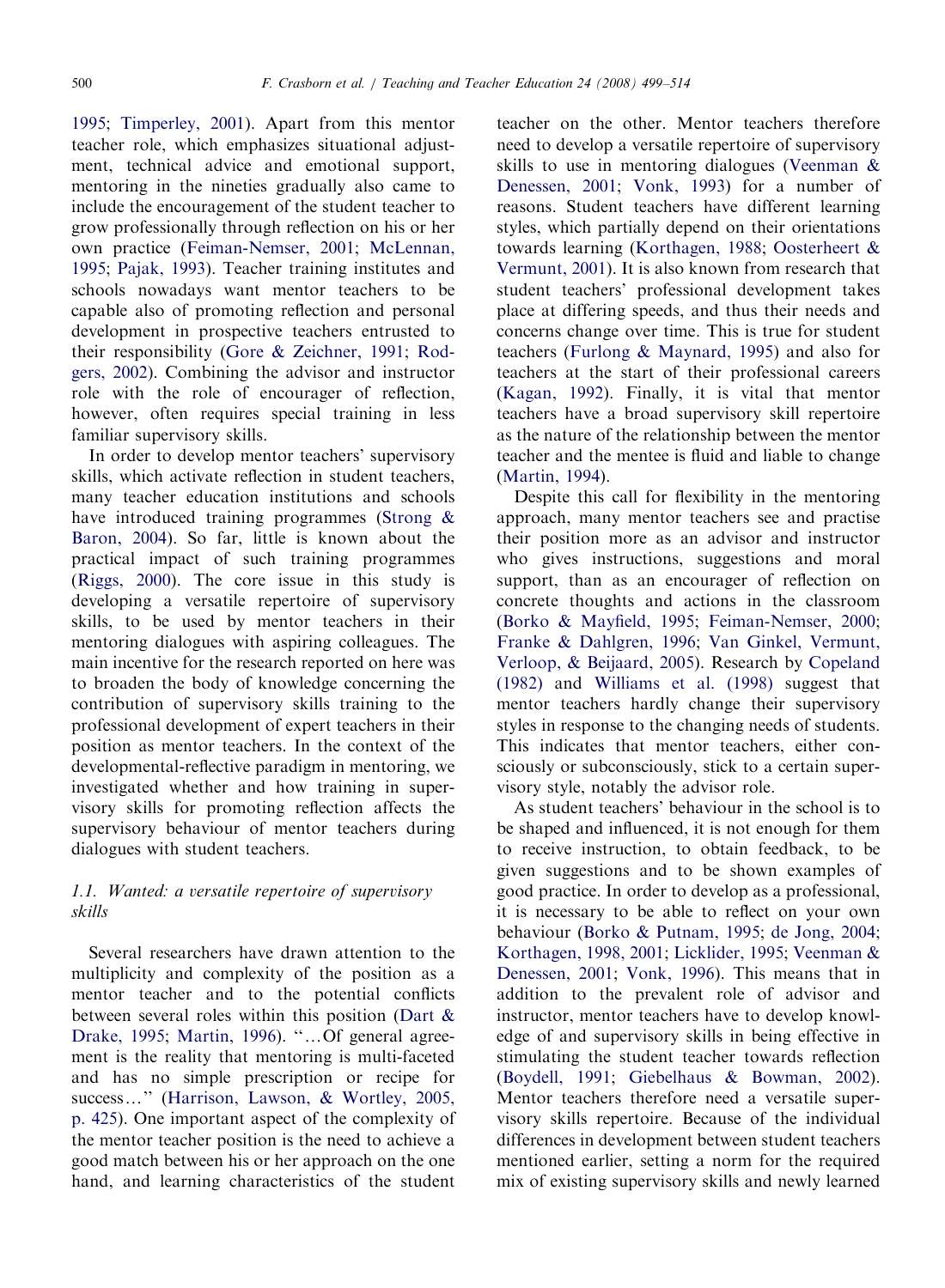skills during supervisory skills for mentor teachers to activate reflection in teachers (SMART) training is not useful. The right combination of ''old'' and "new" supervisory skills depends on the specific mentoring situation.

# 1.2. Supervisory skills in the developmental-reflective paradigm

The aspect of reflection in supervising student teachers is seen by [Pajak \(1993\)](#page-15-0) as characteristic of the most recent of four consecutive generations of approaches in ''clinical supervision''. In chronological order he describes ''original clinical models'' [\(Goldhammer, 1969\)](#page-14-0), ''humanistic-artistic models'' [\(Blumberg, 1980](#page-13-0)), ''technical-didactic models'' [\(Joyce](#page-15-0) [& Showers, 1982\)](#page-15-0) and ''developmentalreflective models'' [\(Costa](#page-14-0) & [Garmston, 1994\)](#page-14-0). The latter is still current. A shift has taken place from a technical, rationalistic view of teaching as mastery of subject knowledge and discrete pedagogical skills to one which recognizes that teaching is a relatively unpredictable and cognitively complex activity, characterized by decision making, negotiation for meaning and reflection in action. Also, there is increasing scientific recognition of the value of learning in the workplace ([Eraut, 2000](#page-14-0)). In addition, the relevance of theory in teacher education programmes as a preparation for practice has been criticized ([Koetsier](#page-15-0) & [Wubbels, 1995](#page-15-0)). Finally, we are faced with growing teacher shortages in the industrialized world, where teachers are trained within shorter time span to become independent practising teachers. All the trends place great demand on student teachers being able to reflect on and learn from their practical experiences.

The assumption behind the prevalent developmental-reflective paradigm in mentoring (student) teachers is that teachers who are able to complete reflective cycles by themselves are empowered to learn from their own practice, to cope with change and to give direction to their learning [\(Korthagen,](#page-15-0) [2001;](#page-15-0) [Laboskey, 1994](#page-15-0)). This type of reflection does not come about by itself. In order to stimulate reflection in student teachers, mentor teachers need to put into practice a number of specific supervisory skills. Situated within the reflective-developmental paradigm, qualities and skills that have to do with the mentor teacher role of encourager of reflection are often based on literature about training for supervision and therapy [\(Brammer, 1973;](#page-14-0) [Carkhuff,](#page-14-0) [1969;](#page-14-0) [Egan, 1975;](#page-14-0) [Rogers, 1969](#page-15-0)).

On this basis, [Korthagen \(1985, 2001\)](#page-15-0) distinguishes overt supervisory skills to stimulate reflection in student teachers: asking for concreteness, summarizing feeling (showing empathy), showing genuiness, generalizing (asking for similar situations), helping in making things explicit, confronting (giving feedback, summarizing inconsistencies, utilizing the here and now) and helping to find and to choose alternatives. These skills can be used to encourage a cyclical sequence of five steps (ALACT model), which together constitute a complete reflection process: Action (1); looking back on the action (2); becoming aware of essential aspects (3); creating alternative methods of action (4); and engaging in a new trial (5). The last step of one cycle is the first step of the following cycle. Combining supervisory skills distinguished and described by [Blumberg \(1980\)](#page-13-0), [Glickman \(1981\)](#page-14-0) and [Vrolijk \(1991\)](#page-15-0) resulted in the following descriptions of overt supervisory skills associated with the mentor teacher role of advisor and instructor: asking for something new, giving information, giving opinion/assessing and giving advice/instruction.

All in all, to be able to label all supervisory behaviour of mentor teachers in mentoring dialogues, we distinguished the following repertoire of 15 supervisory skills: *showing attentive behaviour* (1), asking an open starting question (2), asking for concreteness (3), summarizing feeling (showing empathy) (4), summarizing content (5), showing genuineness (6), completing sentence/clarifying question (7), confronting (giving feedback, summarizing inconsistencies, utilizing the here and now) (8), generalizing (asking for similar situations) (9), helping in making things explicit (10), helping in finding and choosing alternatives (11), asking for something new (12), giving information (13), giving opinion/assessing (14), and giving advice/instruction (15).

## 1.3. Scarcity of effect studies

In the context of training and supervising teachers, quite some research has been done on how mentor teachers function [\(Hawkey, 1998\)](#page-14-0). In these studies, the form, the content and the procedure of the mentoring dialogues have been analysed. However, very few studies are available concerning the observable effects of training on the use of supervisory skills by mentor teachers in authentic mentoring dialogues with student teachers. [Veenman and Denessen \(2001\)](#page-15-0) summarize findings of five studies evaluating the effects of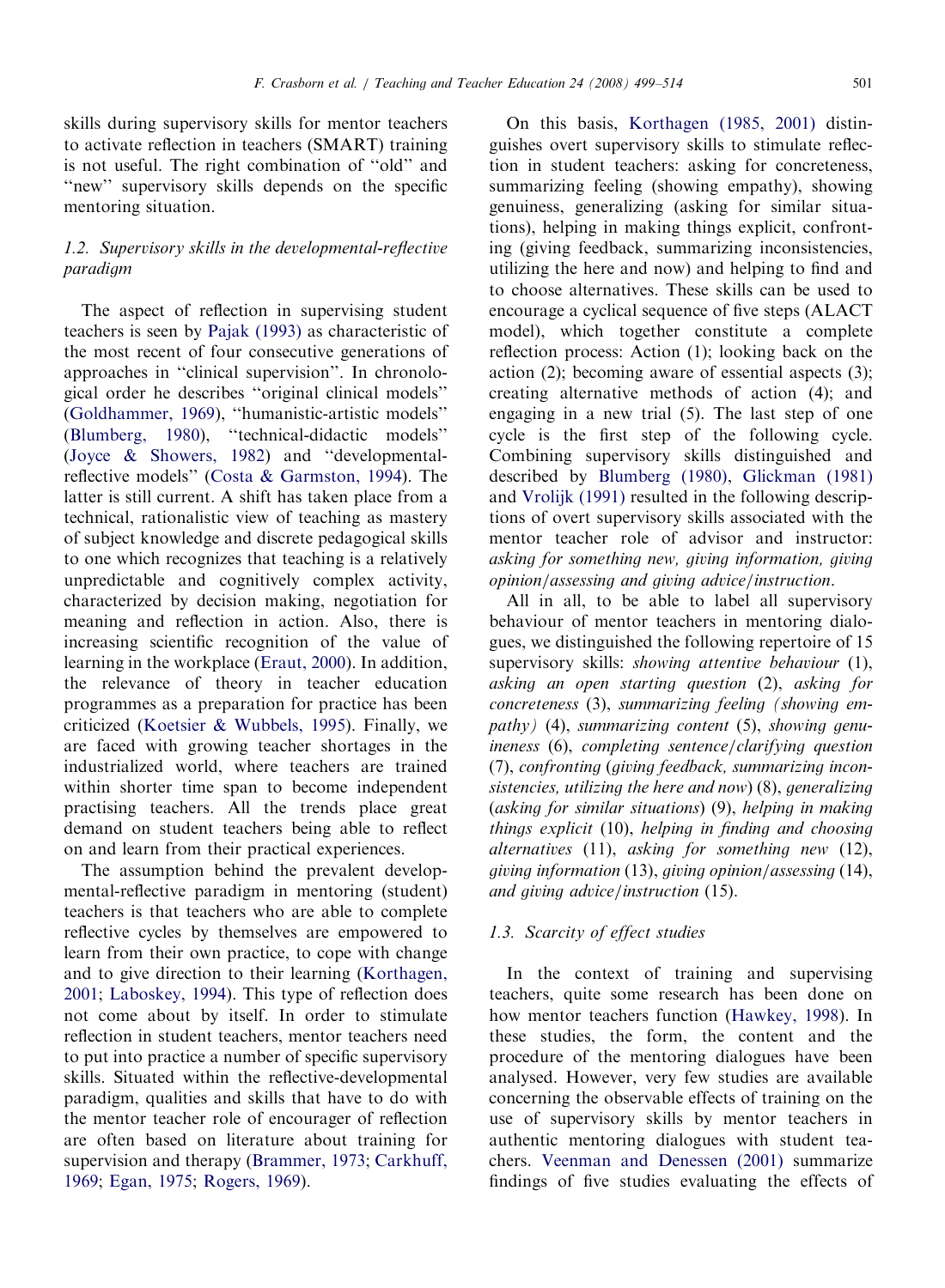training programmes focusing on supervisory skills for teacher coaches. Significant effects were found for supervisory skills concerned with the development of autonomy (empowerment), feedback and encouragement of self-reflection. [Koster, Wubbels,](#page-15-0) [Korthagen, and Somers \(1996\)](#page-15-0) report limited positive effects of a training programme on the supervisory behaviour of mentor teachers. The measures used in this study were restricted to selfreports. Also, learning effects on the level of attitude changes and self-perceptions have been demonstrated, although limited in size.

Research by [Evertson and Smithey \(2001\)](#page-14-0) showed that trained mentor teachers demonstrated better conferencing skills, including more awareness of student teachers' needs to analyse their own teaching before being offered solutions. They found that trained mentor teachers guided their protégés more to use self-inquiry or self-discovery in reflecting on a lesson as opposed to evaluating or giving advice for improvement. Trained mentor teachers also used more active listening skills as opposed to a passive listening and trained mentor teachers elicited more reflection through probing or using follow-up questions. [Timperley \(2001\)](#page-15-0) concluded that after training mentor teachers were able to improve the quality of their dialogues with their student teachers. Analysis of audio-taped transcripts of mentoring dialogues revealed that before training a common pattern for mentor teachers was to give direct advice about how to overcome undisclosed concerns about student teachers' practice. After training, mentor teachers were able to promote more the student teachers' professional development: they more frequently disclosed their concerns, checked to see whether their concerns were shared and engaged the student teachers' personal theories about their reasons for practising in the way they did before developing joint solutions. [Strong and Baron \(2004\)](#page-15-0) analysed how mentor teachers make pedagogical suggestions to beginning teachers during mentoring dialogues. They concluded that mentor teachers made extreme efforts to avoid giving direct advice to novice teachers and used a corpus of interventions that include many indirect suggestions, about one-third of which produce elaborate responses from the novice teachers. This finding was mainly attributed to the training programme that all mentor teachers received based largely on the 'cognitive coaching model' [\(Costa & Garmston, 1994](#page-14-0)). Research by [Harrison et al. \(2005\)](#page-14-0) illustrated that mentor teacher

training that focuses on the processes concerned with the types of questioning by the mentor teacher which enables the mentee to begin to open themselves up for scrutiny, can begin to create different ways of working. The mentee is then able to become autonomous in analysing situations arising in practice, and also in thinking of alternative ways of dealing with them.

[Edwards and Green \(1999\)](#page-14-0) conclude in a study that 'cognitive coaching' training can stimulate growth in the supervisory skills and in the reflection level of teachers because mentor teachers were talking less, were less directive, gave the teacher the opportunity to open the dialogue and sought to draw out the answers from the teachers. There were also individual differences. Not all mentor teachers showed growth in their skills and neither did all the teachers in their level of reflection. Hence, the results of this last study emphasize the fact that all participants do not experience the same effects from a training. This may be caused by the fact that the training content and approach is often the same for all participants, while their needs and skill level were possibly different. Training is not working out the same for every participant. There is a potential influence of personal characteristics of each trainee and also of features and facilities of the workplace ([Holton & Baldwin, 2000\)](#page-14-0). Studies into the effects of training on the supervisory repertoire of mentor teachers should therefore also map individual differences, in addition to the average effects on the whole group.

## 1.4. Capturing supervisory behaviour

In the cited studies, effects of training are reported to varying degrees. However, the available empirical evidence is still limited and too diverse to allow drawing definite conclusions about the influence of mentor teacher training on the use of supervisory skills activating reflection in student teachers. The available studies are diverse with regard to focus and approach of the evaluated training programmes, the concepts employed, the type and size of respondent groups as well as the operationalization and observation methods of the studied supervisory skills. Therefore, more effect evaluation studies, specifically in the field of teacher mentoring, are needed.

From a methodological point of view, it is interesting to note that in most studies only a restricted range of supervisory skills, notably those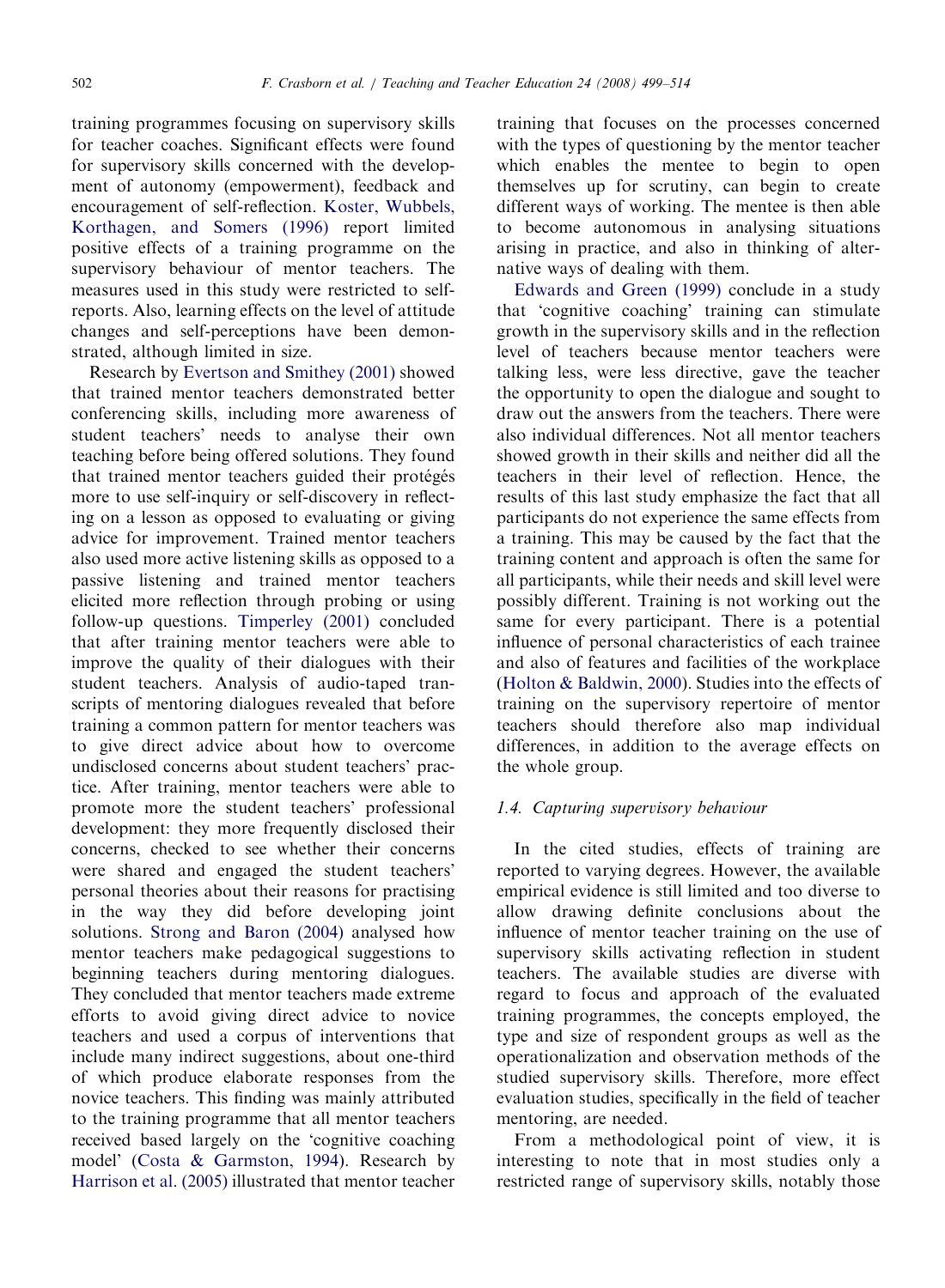practised during training, are observed. The nature of the relationship of the trained skills with those not specifically trained is not taken into account. It is known from Gestalt psychology that we cannot regard new behaviour as really present until new Gestalts are sufficiently linked to it and can for that reason compete with those Gestalts that are linked to the old behaviour. A Gestalt denotes a behaviour tendency, with the associated subconscious needs, values, experiences and concepts, which are called up when faced with a certain situation ([Dolk, 1997\)](#page-14-0).

In order to achieve insight into the impact of training in the use of supervisory skills, not only a selection of skills practised in particular training programmes should be observed, but also a broader repertoire of supervisory skills usable in mentoring dialogues should be investigated. This is what was attempted in this study. In addition, to observe how supervisory behaviour may develop in mentor teachers, we need to look at any changes between pre- and post-training measurements of behaviour in mentoring dialogues.

An important aspect of the operationalizations used in the available studies on mentor teachers' dialogues with prospective teachers is that in most research, only the type of observable behaviour is recorded. Corresponding quantitative features, notably the exact frequency and the time used in speaking, are not taken into account. However, the number of turns taken and the amount of speaking time used by mentor teachers may also be relevant indicators of mentor teachers' supervisory behaviour. Already in the 1970s [Blumberg \(1970, 1980\)](#page-13-0) concluded this from research describing characteristics of mentor teachers' supervisory behaviour. More recently, [Dunne and Bennett \(1997\)](#page-14-0) found that in terms of opportunity and time given to the student teachers to talk during mentoring dialogues, there is a definite pattern of differentiation between three types of mentors: class teachers, co-tutors and supervisors. Class teachers (mentor teachers) all contributed the greater part of verbal interaction in dialogues with student teachers. The speaking time of co-tutors tended to be more balanced with that of the student. Supervisors allowed the greater part of the speaking time to come from the student. In a study, [Hughes \(1998\)](#page-14-0) found that on average mentor teachers' part of the verbal interaction in mentoring dialogues was 69%. [Hawkey \(1998, p. 662\)](#page-14-0) concluded that the type and length of the supervisor's interventions—asking questions, advising and informing or telling—gave a clear indication of the

supervisor's approach: ''A mentor who showed characteristics of a directive advisory approach, more typically tended towards fairly lengthy descriptions of telling the student what to do in lessons.'' Consequently, a more detailed and more realistic analysis of the use of different types of supervisory skills before and after training could be achieved when data are also collected about the frequencies and durations with which mentors use each of the supervisory skills distinguished.

Finally, the lack of information in the cited studies about the frequency and duration of the observed supervisory behaviour is aggravated by the use of relatively high-inference rating methods in coding the data. In most studies, questionnaires and assessment scales were used for coding relatively large chunks of supervisory behaviour. This increases the risk of subjectivity on the part of the raters. To avoid this, low-inference ratings applied to relatively small fragments of discourse were preferred in this study.

## 1.5. Research questions

The above considerations have led us to use a research design involving fine-grained measurement of the use of supervisory skills during mentoring dialogues. Based on the outlined argumentation, the following research question guided this study: Does the SMART training affect the use of supervisory skills for stimulating reflection by mentor teachers in mentoring dialogues with student teachers? This main research question was specified in three sub questions: What are, for the whole group and on an individual level, after training:

- I. Shifts in frequency of use of specific supervisory skills?
- II. Shifts in time spent on specific supervisory skills?
- III. Relations between shifts in frequencies of use and time spent on distinct supervisory skills?

### 2. Method

#### 2.1. Design

In this section, we describe the research method using the third of the ''four levels of evaluation'' introduced by [Kirkpatrick \(1959, 1998\)](#page-15-0) for evaluating training programmes. The four levels he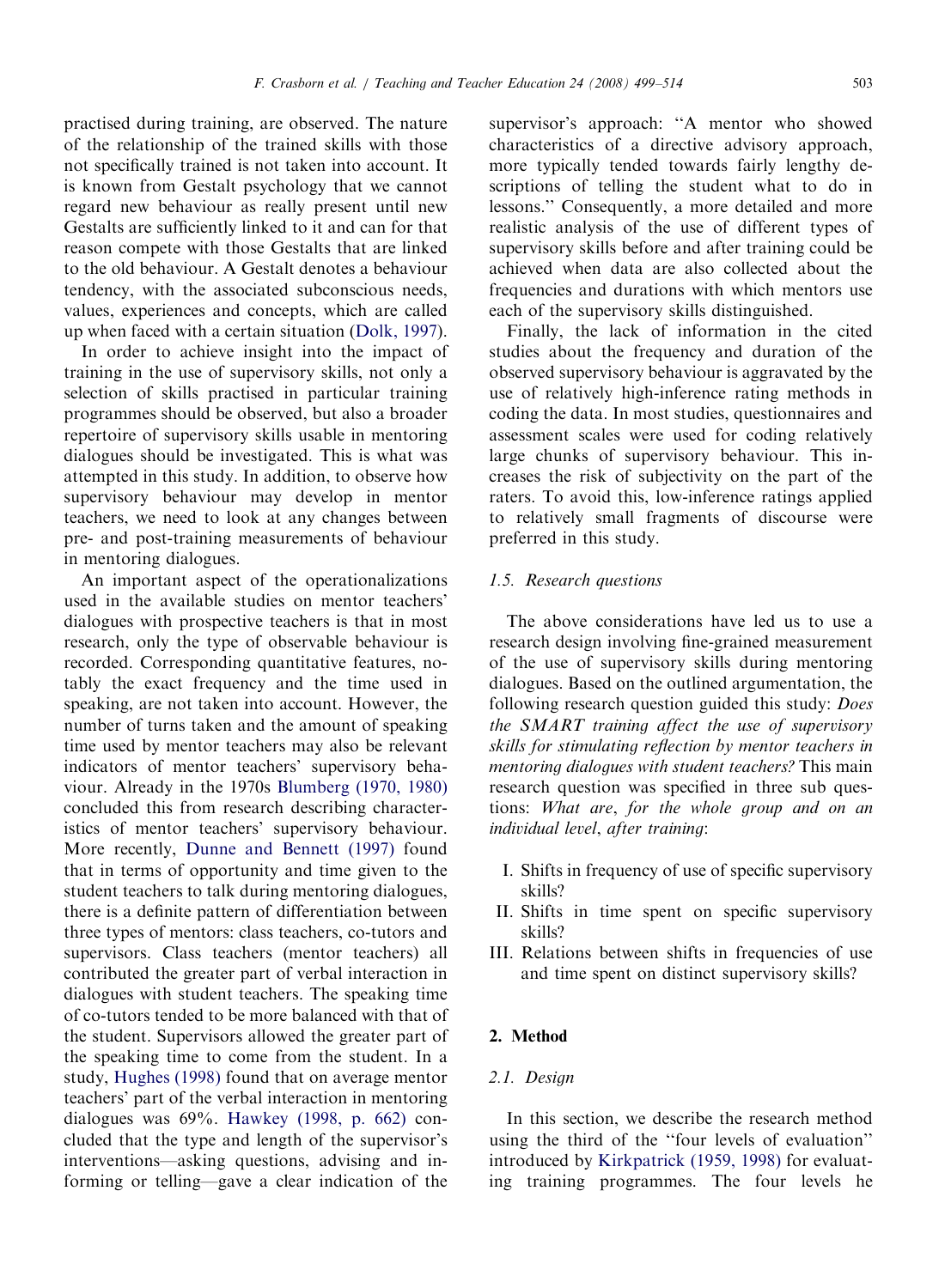distinguishes are (1) reaction, (2) learning, (3) behaviour, and (4) results. The question to what degree and how such learning affects trainees' behaviour in the workplace is the basic issue to be evaluated on level three and the focus of this study.

The study was based on a pre- and post-test design with one group [\(Cook](#page-14-0) & [Campbell, 1979](#page-14-0)). Video recordings were made of mentoring dialogues, which the participating mentor teachers carried with the student teacher at that time under their guidance. Two recordings were made of each mentor teacher, one within a month before the training, the other within 1 month afterwards. The form of assessment used was a work sample test ([Straetmans, 1993\)](#page-15-0). In such an assessment, participants have to perform tasks in real settings, which are considered to be a sample of similar tasks in the work situation. For our respondents, this meant that they carried out a mentoring dialogue with a student teacher whom they were mentoring at the time of the study. The advantage of this setting was that the participating mentor teachers demonstrated their command of supervisory skills in a realistic situation.

#### 2.2. Training programme

To answer the research question, a specific training programme focusing on teaching mentor teachers to stimulate reflection in student teachers during mentoring dialogues was evaluated. Since 1999, a training programme entitled SMART has been developed and conducted at the Department of Teacher Education of the Fontys University of Applied Sciences in the Netherlands. The focus of SMART training is developing supervisory skills for stimulating reflection (encourager role) in addition to the already (in most mentor teachers) existing supervisory skills relevant to the advisor and instructor role. The following overt supervisory skills to stimulate reflection ([Korthagen, 1985, 2001\)](#page-15-0) were trained: asking for concreteness, summarizing feeling (showing empathy), showing genuiness, generalizing (asking for similar situations) and helping in making things explicit, confronting (giving feedback, summarizing inconsistencies, utilizing the here and now), helping to find and to choose alternatives.

The planning and structure of the SMART programme has three main components: training, peer consultation and personal coaching. In total, the training consists of 9 sessions spread over a

period of 3 months. After the introductory meeting, a series of five training sessions follows, in which the supervisory skills are practised. The two subsequent meetings are devoted to peer consultation. Here, colleagues follow a structured procedure in advising each other on situations arising from practice. In these meetings, the participants present a video of one of their own mentoring dialogues to their fellow participants and include an individual aspect that they wish to develop. After this, trainers coach the participants in their work settings, where they observe at least one mentoring dialogue and give feedback on their dialogue(s) as mentor teacher. The programme concludes with a final session with the whole group, in which the assessment results were presented and used as a basis for evaluation and certification.

The *pedagogy* used in the SMART programme for training mentor teachers was derived from two sources. Firstly, it draws on [Koster and Korthagen](#page-15-0) [\(2001\),](#page-15-0) who put forward the following principles of "realistic teacher education". A connection should be established between the training programme and participants' individual learning needs and questions. Using experiences from the participants' own practice trainers can make sure that the programme's contents and exercises deal with real problems. When these problems are linked with theory, analysing them can encourage participants to develop effective interventions. In this way, the contents of the exercises become relevant for all participants. Having the participants practise the skills in between training sessions helps to produce an alternation between contributing practical experiences, reflecting on them, connecting them to relevant theory and applying them to fresh situations. The same applies to systematically having participants record their own progress. Creating a safe learning environment will help participants not to be afraid of experimenting with different behaviours, both in and outside the training sessions. In this respect, mentor teacher trainers fulfil a modelling function, for example, by seeing to it that in the beginning, positive feedback is given both by themselves and by the participants among each other. The application of these principles helps in promoting constant and self-directed professional development.

Secondly, in the training programme microcounselling principles ([Ivey, 1971](#page-14-0)) were used. According to this approach, skills can be learned when the following sequence of activities is used: a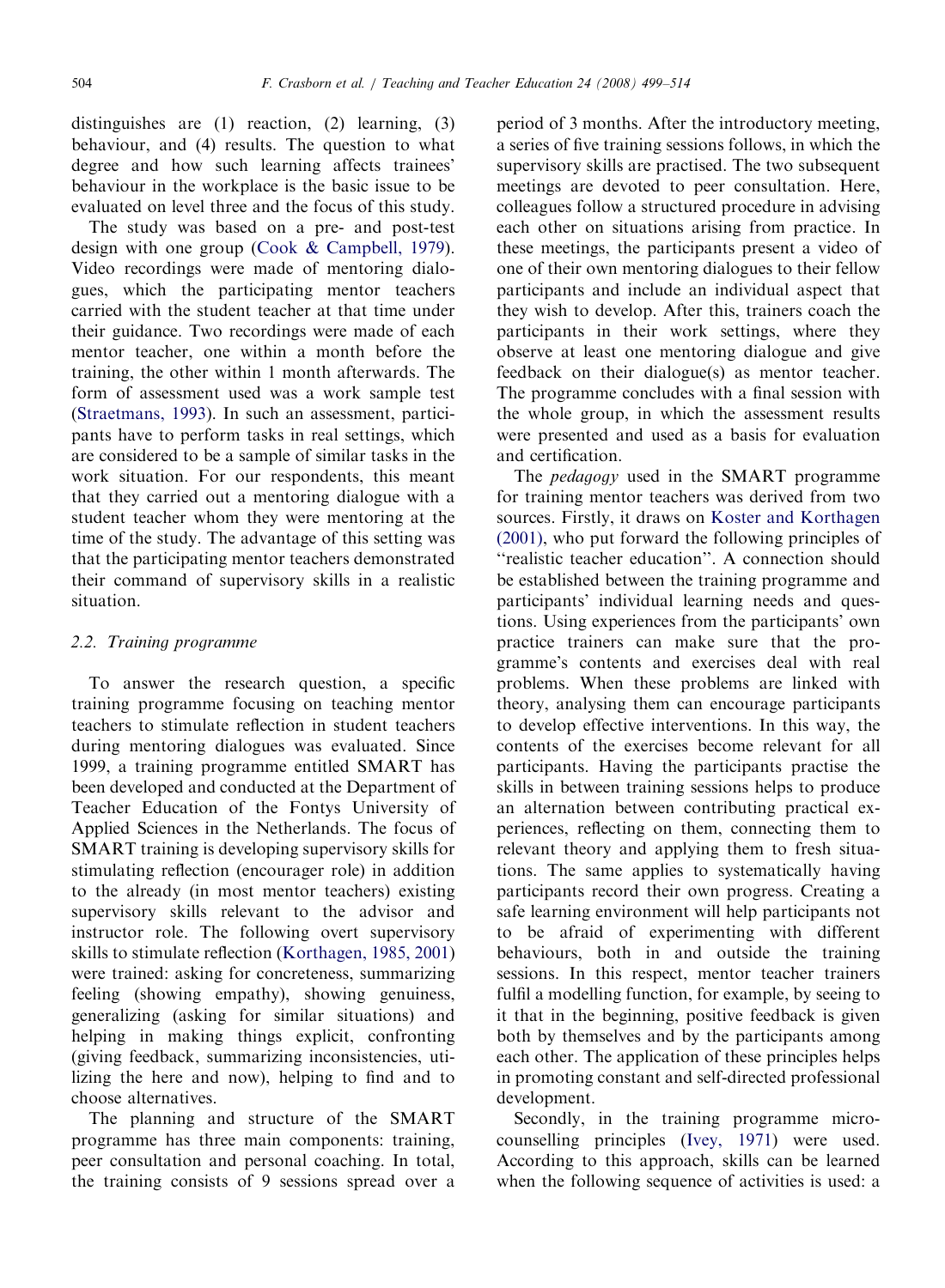verbal or visual model giving instruction and information about a skill, practice with the aim of achieving the greatest possible similarity with the target behaviour associated with the particular skill (as described in the instruction phase) and feedback providing information and suggestions from trainer(s) on the basis of observations (coaching on the job).

# 2.3. Participants

The participants in the main study were 30 mentor teachers from primary education who participated voluntarily in the SMART training programme, 13 of the respondent group in the spring of 2002 and 17 in the spring of 2003. In total, there were 18 women and 12 men, all of whom were facilitated within their main job of teaching to guide and support student teachers in their final year of teacher training and to participate in the mentor teacher training. The student teachers were under the guidance of the participating mentor teachers between October and May. The respondents' ages ranged from 25 to 54 and averaged 44. On average, the participants had almost 20 years of teaching experience. Not one of them had been trained in supervisory skills before. As a group, they had an average of almost 10 years of experience in mentoring student teachers.

# 2.4. Instrumentation and data collection

In the pilot phase of the project, instruments for gathering, transcribing and coding data were developed by asking 12 mentor teachers (six men and six women) in primary education who participated in the spring of 2001 in the SMART training programme to make audio recordings of two mentoring dialogues which they conducted in the workplace with student teachers under their care. The first took place at the latest 1 week before the start of training. The second took place at the latest 2 weeks after the end of training. All 24 recorded dialogues were transcribed literally from audiotape. Utterances were marked as separate using the principle of turn-taking. Then the mentor teachers' utterances were categorized from the audio verbatim using the spectrum of 15 supervisory skills described in Section 1.2. Two judges scored all 784 interventions of the mentor teachers, resulting in Cohen's kappa of 0.64. On the basis of this pilot study, a number of improvements to the instrumentation of the main study were made.

Just as in the pilot study, in the main study we sought to standardize the setting for data collection by giving all 30 participants instructions in advance, both orally and in written form. As a first result of the recommendations from the pilot study, the mentor teachers were instructed to discuss a student concern which had arisen in the previous week and which had not been on the agenda earlier. This excluded other topics from the dialogue and allowed the mentor teachers to concentrate on those supervisory skills that they had trained in order to stimulate students to reflect on their concerns. Secondly, the mentor teachers had to conduct the dialogue with their ''own'' students, with whom they already have an established rapport. This was the case in the pilot study and is, in perspective of creating a natural setting, also important to do in the main study. Thirdly, the mentor teachers had to come to the teacher education building to carry out the mentoring dialogue, both before and after training. This could be done at a moment which suited them and which fitted maximally with the regular meetings they had in their school. This arrangement was made in order to increase the comparability of the physical environment in which the dialogues took place. This also enabled the researchers to achieve video registrations of uniform and sufficient quality. Fourthly, in the main study instead of audio recordings used in the pilot study, video recordings were used, so that in coding the mentor teachers' interventions, non-verbal aspects also could be considered. Finally, in order to increase comparability of the data, recordings of the dialogues were restricted to a maximum of 15 min. In almost all recorded dialogues this was enough time to discuss the students concern. Research by [Geldens, Popeijus, Peters, and Bergen](#page-14-0) [\(2005\)](#page-14-0) indicates that dialogues between mentor teachers and student teachers which last longer than 15 min hardly increase the quality of the dialogues.

## 2.5. Transcription, coding and analysis

All recorded 60 dialogues in the main study were transcribed literally [\(Table 1\)](#page-7-0). Utterances were marked as separate using the principle of turn taking. The moment a mentor teacher commences speaking marks the beginning of an intervention and the end of the student teachers' reaction.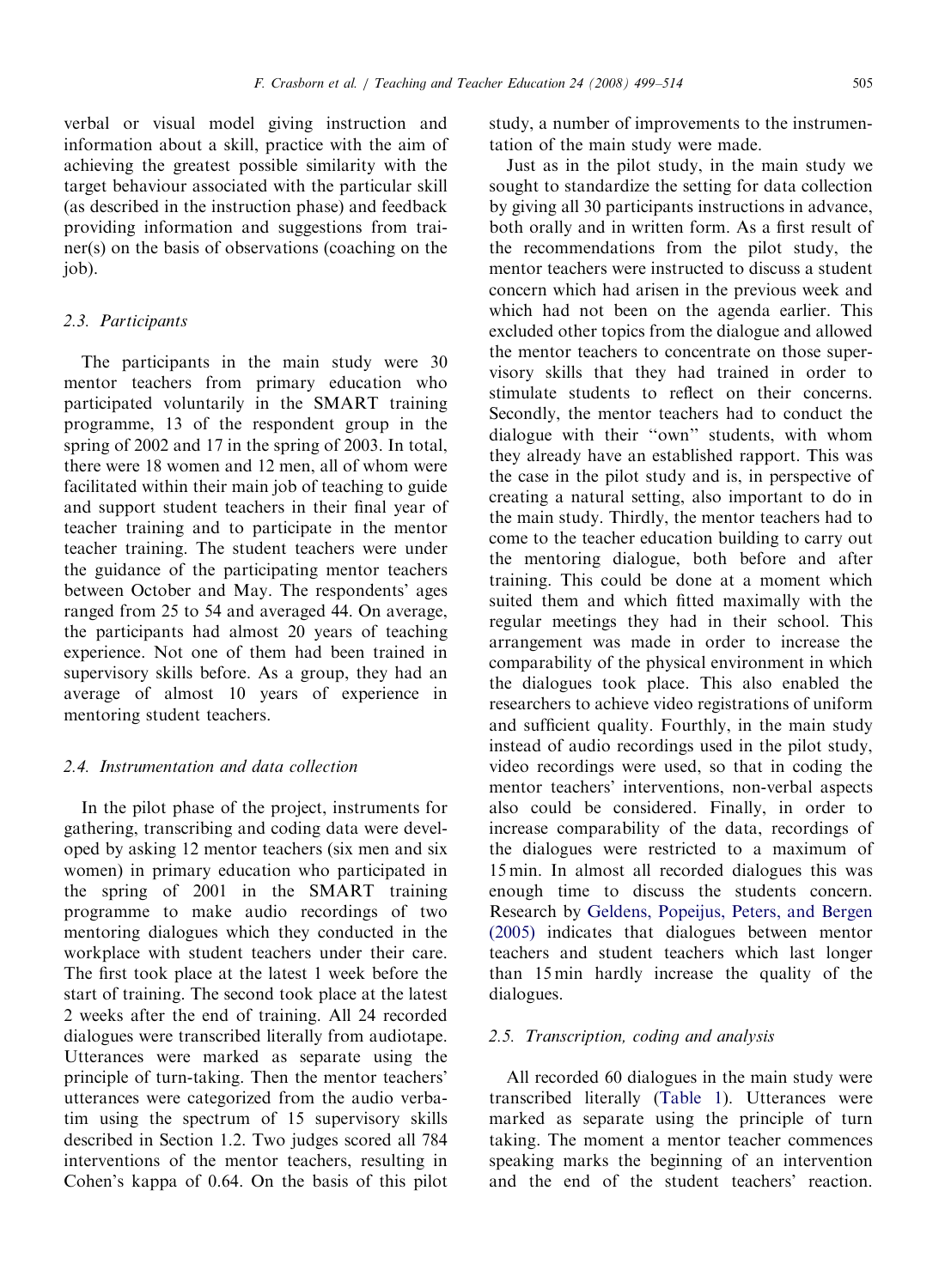<span id="page-7-0"></span>A mentor teacher's intervention ends at the moment the student teacher commences speaking. A particular observation instrument was used in order to research the interventions of the mentor teacher in the supervisory dialogues with the student teacher. Against the background of the comments in the introduction of this article, we have chosen to use a category system consisting of 15 overt supervisory skills, in our descriptions of the supervisory behaviour of the mentor teachers. This entails noting each behaviour as it occurs [\(Veenman,](#page-15-0) [1978](#page-15-0)). This ensures that in addition to a record of the type of intervention, data about the frequency and duration of the behaviour are also collected. The observation task consisted of determining when and how long the mentor teacher contributed to the dialogue and to which category the intervention belonged. The observers were prepared and trained for their task with the help of a written scoring procedure.

As a result of the experiences in the pilot study, the reliability in scoring the supervisory skills was firstly improved by delineating the scoring protocol more sharply. In the pilot study, two (or more) types of supervisory skills were sometimes performed during one turn. If this occurred in the main study, only the last type was coded, because in almost all cases this was the trigger for the student teachers' reaction. Secondly, by using a rating procedure the raters read the transcript, then viewed the video recording to consider the non-verbal

Table 1 Example of coded transcription

aspects, and finally assigned their codes to the mentor teacher's interventions. Thirdly, three raters were used instead of two in the pilot study. All raters scored the 2274 supervisory skills the mentor teachers used in 60 dialogues that were videotaped. Cohen's kappas were raised to 0.73 between raters 1 and 2, to 0.76 between raters 2 and 3 and to 0.79 between raters 1 and 3.

Descriptive statistics and two-tailed *t*-tests for paired observations were calculated on the data generated in this way in order to analyse the changes that occurred between the first and second measurement. In order to make a comparison between these two measurements, the metric used was the standardized mean difference (d-index) effect size (ES). This metric is appropriate when the means of two groups are being compared. The d-index expresses the distance between two group means in terms of their common standard deviation ([Cohen, 1988\)](#page-14-0).

### 3. Findings

### 3.1. Shifts in frequency of use of supervisory skills

#### 3.1.1. Results for the whole group

In [Table 2,](#page-8-0) an overview of the results is presented. Based on the frequencies in columns 3 and 5, [Fig. 1](#page-9-0) shows the differences in frequency of use of each supervisory skill for the whole group. Before training, the mentor teachers' skills repertoire

| Time (min)           | Conversation between mentor teacher and student teacher                                                                                                                                                                                                                                                                                                                                                          | Turn number | Skill code |
|----------------------|------------------------------------------------------------------------------------------------------------------------------------------------------------------------------------------------------------------------------------------------------------------------------------------------------------------------------------------------------------------------------------------------------------------|-------------|------------|
| 3.39 Student teacher | Well, you know, he was turning about all the time and talking, while there<br>wasn't anything to laugh at really, because it's quite serious.                                                                                                                                                                                                                                                                    |             |            |
| 3.48 Mentor teacher  | Yes.                                                                                                                                                                                                                                                                                                                                                                                                             | 9           |            |
| 3.49 Student teacher | The other kids are participating very seriously and then it's just like he's<br>playing the clown by joking and attracting the other kids' attention. I don't<br>know. It irritated me quite a lot.                                                                                                                                                                                                              |             |            |
| 4.04 Mentor teacher  | What did you do with Ralph?                                                                                                                                                                                                                                                                                                                                                                                      | 10          | 3          |
| 4.11 Student teacher | I just continued the lesson. On the one hand, I thought, I might send him<br>off now, yes that kind of negative thing. I think that would have influenced<br>the group. Maybe on the other hand, it wasn't right that I ignored him.<br>After all, it wasn't all right what he did. Perhaps I should have pointed it<br>out to him more often, but at the time I felt: well, then you don't join in, so<br>what. |             |            |
| 4.41 Mentor teacher  | I think it's correct what you've done.                                                                                                                                                                                                                                                                                                                                                                           | 11          | 14         |

This table shows an example of a transcription of a dialogue between a student teacher and a mentor teacher. It is literally transcribed on the basis of turn-taking. In the left-hand column, the interlocutor is mentioned and the speaking time is given in minutes. In the second column the utterances are accurately transcribed. The number of the turn is in the third column. The fourth column shows the code used for the supervisory skill.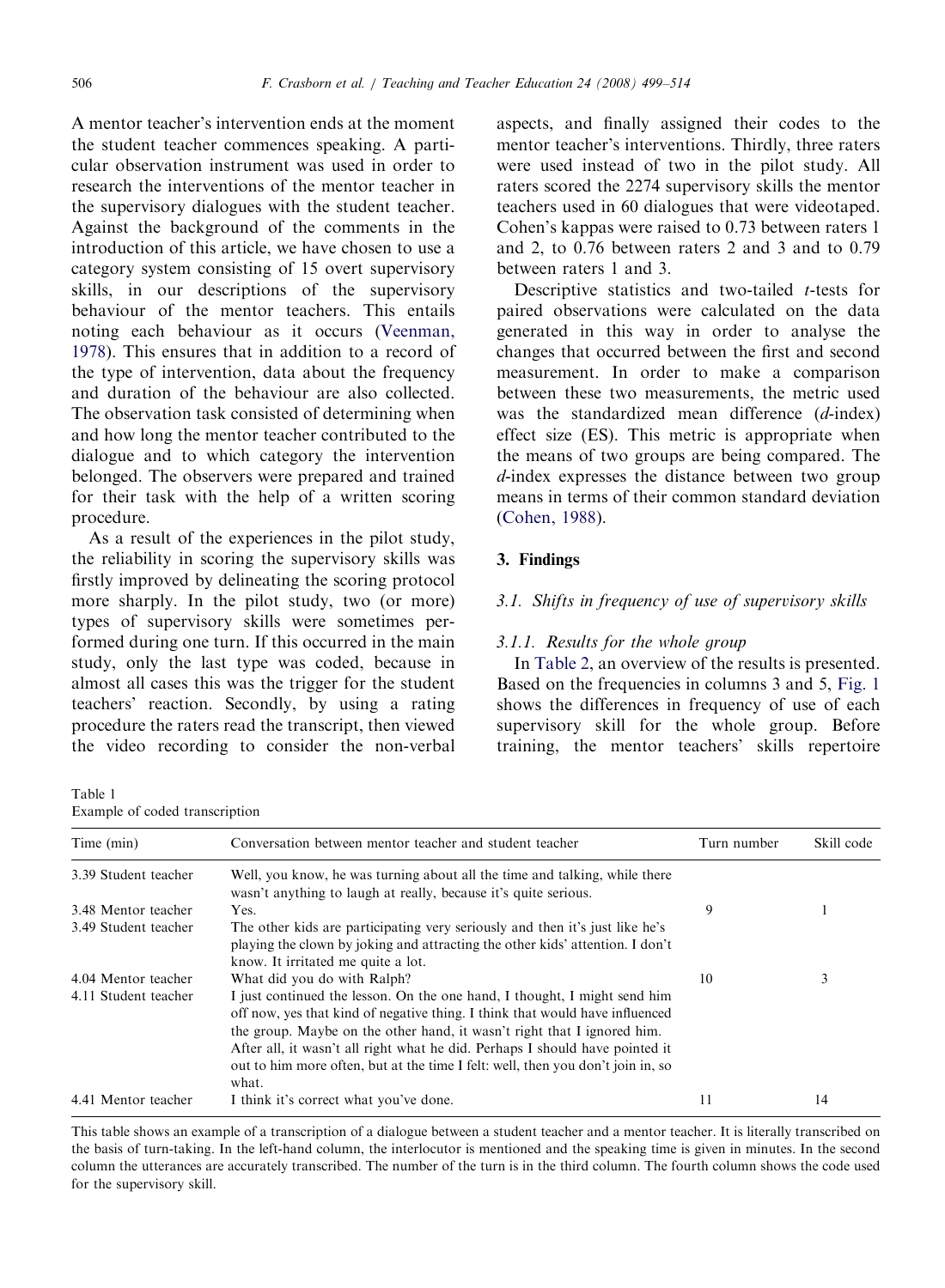<span id="page-8-0"></span>Table 2

Frequencies of use of supervisory skills and amount of time spent on distinct supervisory skills, both before and after SMART training in absolute (abs.) and relative  $(\frac{9}{0})$  numbers

| Supervisory skills                               | Frequencies of use       |               |                         |               | Time spent (s)           |               |                         |               |
|--------------------------------------------------|--------------------------|---------------|-------------------------|---------------|--------------------------|---------------|-------------------------|---------------|
|                                                  | Before SMART<br>training |               | After SMART<br>training |               | Before SMART<br>training |               | After SMART<br>training |               |
|                                                  | Abs.                     | $\frac{0}{0}$ | Abs.                    | $\frac{0}{0}$ | Abs.                     | $\frac{0}{0}$ | Abs.                    | $\frac{0}{0}$ |
| 01. Showing attentive behaviour                  | 90                       | 9             | 90                      |               | 133                      |               | 129                     |               |
| 02. Asking an open starting question             | 28                       | 3             | 31                      | 2             | 177                      |               | 226                     |               |
| 03. Asking for concreteness                      | 154                      | 16            | 399                     | 31            | 1040                     | 8             | 2669                    | 25            |
| 04. Summarizing feeling                          | 6                        | 1             | 24                      | 2             | 55                       | $\theta$      | 279                     | 3             |
| 05. Summarizing content                          | 100                      | 10            | 234                     | 18            | 857                      |               | 1715                    | 16            |
| 06. Showing genuineness                          | 28                       | 3             | 30                      | 2             | 362                      | 3             | 207                     |               |
| 07. Completing sentence/clarifying question      | 26                       | 3             | 36                      | 3             | 110                      |               | 122                     |               |
| 08. Confronting                                  | 8                        |               | 23                      |               | 83                       |               | 307                     |               |
| 09. Generalizing                                 |                          | $\Omega$      | 6                       | $\Omega$      | 73                       |               | 71                      |               |
| 10. Helping in making things explicit            |                          | $\Omega$      | 15                      |               | 11                       | $\Omega$      | 306                     |               |
| 11. Helping in finding and choosing alternatives | 39                       | 4             | 87                      |               | 554                      | 4             | 1308                    | 12            |
| 12. Asking for something new                     | 85                       | 9             | 99                      | 8             | 1090                     | 9             | 949                     | 9             |
| 13. Giving information                           | 141                      | 14            | 59                      | 5.            | 2786                     | 22            | 847                     | 8             |
| 14. Giving opinion/assessing                     | 99                       | 10            | 76                      | 6             | 1411                     | 11            | 601                     | 6             |
| 15. Giving advice/instruction                    | 126                      | 13            | 38                      | 3             | 3406                     | 27            | 750                     |               |
| 16. Other types of interventions                 | 54                       | 5             | 38                      | 3             | 418                      | 3             | 255                     |               |
|                                                  | 989                      | 100           | 1285                    | 100           | 12566                    | 100           | 10741                   | 100           |

consisted largely (81%) of the following seven skills: showing attentive behaviour  $(9\%)$ , asking for concreteness  $(16\%)$ , summarizing content  $(10\%)$ , asking for something new  $(9\%)$ , giving information  $(14\%)$ , giving an opinion (10%) and giving advice/instruction (13%). After training, these same seven skills still accounted for most of the mentor teacher behaviour  $(78\%)$ .

However, a change was found in the frequencies with which these skills were used. Taken together, the interventions characterizing the advisor and instructor role (numbers 12–15) show a decrease from 46% before training to 22% after training. Supervisory skills characteristic of the advisor and instructor role, notably asking for something new  $(8\%)$ , giving information  $(5\%)$ , giving an opinion  $(6%)$  and *giving advice/instruction*  $(3%)$ , gave way to reactions characteristic of the encourager role, notably asking for concreteness (31%) and summarizing content (18%). Frequencies in 'summarizing feelings' (empathy) hardly changed after training  $(1\%)$ , while this was an important topic during the training programme. Similarly, interventions like confronting, generalizing and helping in making things explicit occurred relatively infrequently in the pre- and post-test (max.  $2\%$ ).

In order to test if the most important differences found were significant, those skills were selected which accounted for 10% or more of the frequency in pre- or post-test, i.e. asking for concreteness, summarizing content, giving information, giving opinion and giving advice/instruction. The (twotailed) paired samples *t*-tests ( $p < 0.05$ ) showed that the frequencies of all five above-mentioned skills on group level differed significantly between pre- and post-test. The frequency of asking for concreteness  $(ES = 2.00)$  and summarizing content  $(ES = 0.96)$ increased and the frequency of giving information  $(ES = 1.09)$ , giving opinion  $(ES = 0.56)$ , and giving *advice/instruction* ( $ES = 0.89$ ) decreased. These are all large ESs ([Cohen, 1988\)](#page-14-0).

#### 3.1.2. Differences on the individual level

[Fig. 2](#page-9-0) shows that there are definite individual differences between the subjects. To illustrate this, we can zoom in on *asking for concreteness*, one of the five supervisory skills where there is a significant change in all members of the group and which shows the highest frequency in use, both before and after the training.

An participants example of individual differences is that of participants 11 and 26. The black squares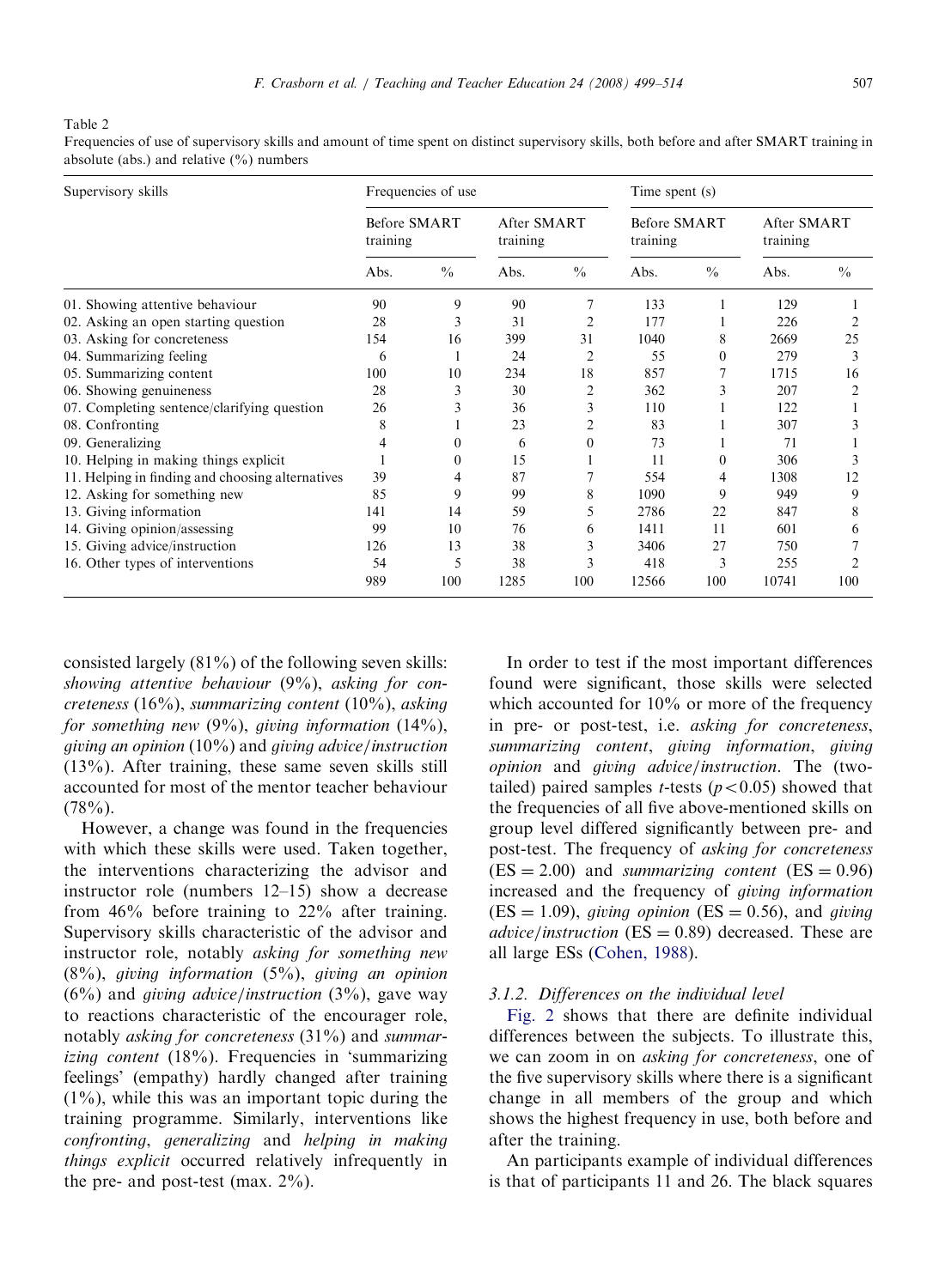<span id="page-9-0"></span>

Fig. 1. Shifts in frequency of use of specific supervisory skills. The horizontal axis indicates the 15 supervisory skills detailed in this study. The rest category includes interventions unable to be assessed. The vertical axis denotes the frequency of use of distinct supervisory skills as a percentage of the total number of interventions on group level. The grey bar denotes the frequency of use of the skills before training, while the black bar denotes this frequency after training.

indicate that in measurements taken after the training in both participants, more than 25% of the supervisory skills consist of asking for concreteness. The white squares show that there are large individual differences in the use of this skill, as measured before training. After training we can see that there is a relatively small decrease in this use in participant 11, and in participant 26 there is actually a relatively large increase.

Another notable example of individual differences can be seen between participants 7 and 9. In participant 7, we can see that in the measurements before the training there is a high frequency in asking for concreteness, which increases slightly after training. In participant 9, there is a lower frequency, which increases substantially after the training.

### 3.2. Shifts in time spent on specific supervisory skills

#### 3.2.1. Results for the whole group

[Fig. 3](#page-10-0) shows the differences in total time spent on distinct supervisory skills for the whole group.



Fig. 2. Shifts in frequencies of ''Asking for concreteness''. All the participants are shown on the horizontal axis. The vertical axis shows the frequency of the intervention ''Asking for concreteness'', calculated as a percentage of the total number of interventions used by one participant. The white squares denote the frequency of use before and the black squares refer to use after training. The length of the line indicates the changes in frequency.

Before training, the group of mentor teachers spent 88% of their speaking time on a repertoire of seven distinct supervisory skills: *asking for concreteness*  $(8\%)$ , summarizing content  $(7\%)$ , helping to find and to choose alternatives  $(4\%)$ , asking for something new  $(9\%)$ , giving information  $(22\%)$ , giving an *opinion* (11%) and *giving advice/instruction* (27%). After training, these seven skills still accounted for most of the mentor teachers' speaking time (83%).

However, a change was found in the time spent using these skills. Taken together, the interventions characterizing the advisor and instructor role (numbers 12–15) show a decrease from 69% before training to 30% after training. Supervisory skills characteristic of the advisor and instructor role, notably asking for something new (9%), giving information  $(8\%)$ , giving an opinion  $(6\%)$  and giving *advice/instruction* (7%), gave way to reactions characteristic of the encourager role, notably asking for concreteness (25%) and summarizing content  $(16\%)$  and helping to find and to choose alternatives (12%).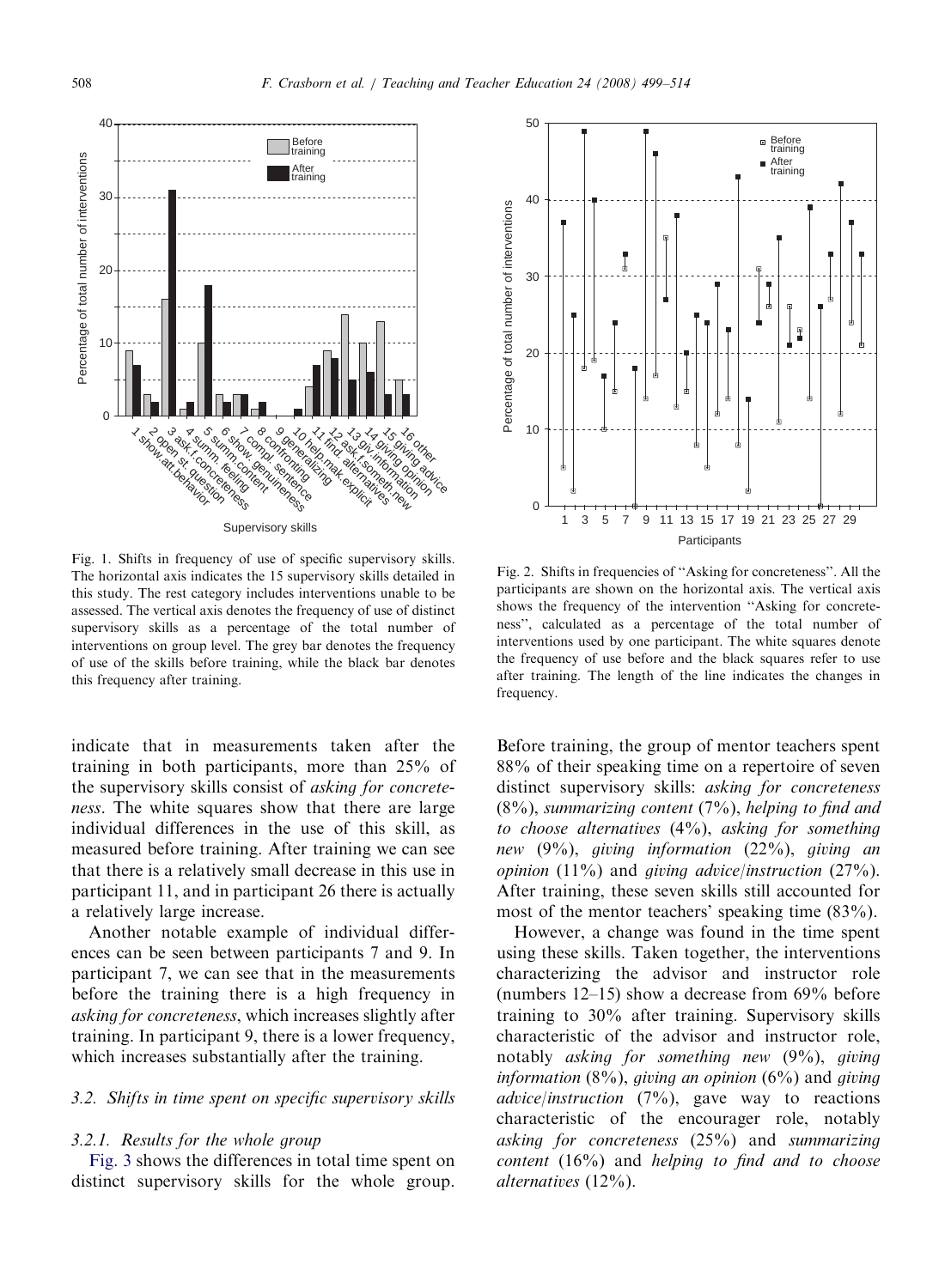<span id="page-10-0"></span>30 Before training After training Percentage of total speaking time Percentage of total speaking time  $20$  $10$ **Sant Primitive Service**  $\Omega$ **ter**<br>the theoretical time of interpretation on 4 summ. feeling 5 summ.content 6 show. genuineness Transportant<br>1 complete discrete<br>1 complete discrete discrete discrete discrete 1 show.att.behavior 2 open st. question 1 fr: 12 ask.<br>13 giv.information<br>13 giv.information<br>13 giv.information 1<sub>4</sub> 1<sub>5</sub> 1<sub>6</sub><br>1<sub>1</sub> given op<br>11 given <sup>op</sup>inie<br>1<sub>6</sub> given die op  $\phi$ Supervisory skills

Fig. 3. Shifts in total time spent on specific supervisory skills. The horizontal axis indicates the 15 supervisory skills distinguished in this study. The vertical axis denotes the time the whole group mentor teachers spent on distinct skills as a percentage of the total speaking time of the group mentor teachers. The left grey bar denotes the situation before training and the right black bar denotes the situation after training.

In order to test if the most important differences found were statistically significant, those skills were selected which accounted for 10% or more of the time spent in pre- or post-test, i.e. asking for concreteness, summarizing content, helping to find and to choose alternatives, giving information, giving opinion and giving advice/instruction. The (twotailed) paired sampled *t*-tests ( $p < 0.05$ ) showed that the time spent on four of the above-mentioned skills on group level differed significantly between preand post-test. The shift in time spent on giving opinion was not statistically significant. The time spent on *asking for concreteness*  $(ES = 1.61)$ , summarizing content ( $ES = 0.81$ ) and helping to find and to choose alternatives  $(ES = 1.14)$  increased significantly. The time spent on giving information  $(ES = 0.99)$  and *giving advice/instruction* decreased significantly  $(ES = 1.5)$ . These are all large ESs [\(Cohen, 1988](#page-14-0)).

## 3.2.2. Differences on the individual level

Fig. 4 shows that there are also individual differences between mentor teachers with reference to changes in the amount of time devoted to specific

Fig. 4. Shifts in time spent on ''Giving advice''. All the participants are shown on the horizontal axis. The vertical line denotes the amount of time spent by each participant on the intervention ''Giving advice'' and is given as a percentage of the total speaking time. The white squares denote the time spent before training and the black squares refer to after training. The length of the line indicates the changes in the time spent.

supervisory skills. To illustrate this, we can zoom in on giving advice/instruction, the skill which the group spent a lot of time on in their mentoring dialogues. It was interesting to note that there is a subgroup that scores very highly in the use of this skill in measurements taken before the training, but that this dramatically decreased after the training. Also, there are clear differences between the members of this subgroup. This can be illustrated by participants 12 and 13. A second subgroup consists of mentor teachers who in the pre-test spent relatively little time on *giving advice/instruction*. Overall in this group, we see in the post-training measurements a limited decrease. Only 3 participants (1, 17 and 25) show an increase in the time spent on giving advice/instruction.

# 3.3. Relations between shifts in frequencies and time spent

[Fig. 5](#page-11-0) shows how the mentor teachers' total speaking time and their frequency of turn-taking changed. The shift concerning the frequency of

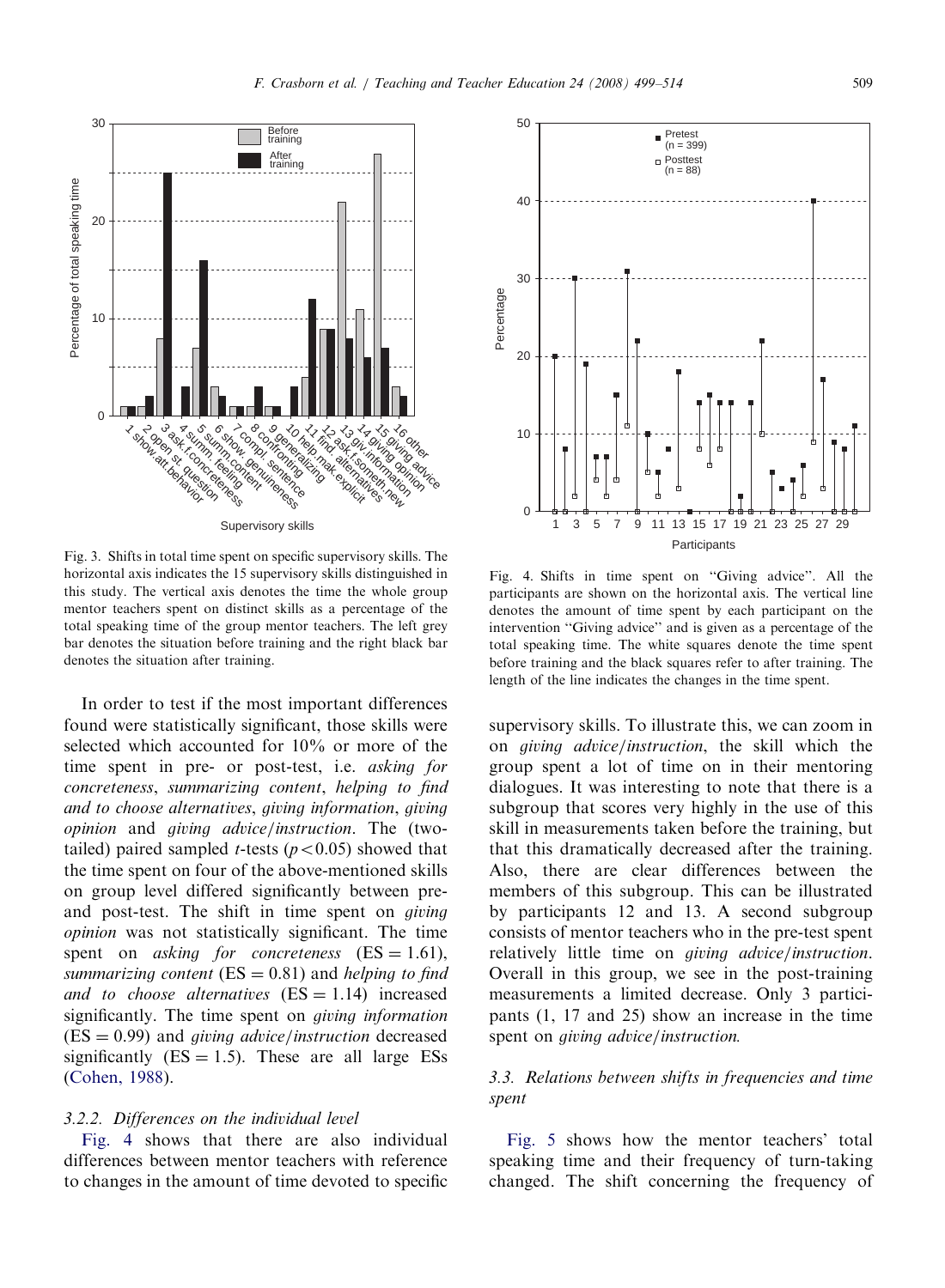<span id="page-11-0"></span>

Fig. 5. Shifts in speaking time and frequency of turn-taking before and after training. All the participants are shown on the horizontal axis. The vertical axis shows two changes. The black bars represent for each participant the changes in speaking time as a percentage of the total speaking time. The grey bars represent for each participant the changes in frequency of turn-taking as a percentage of the total number of turns.

turn-taking was calculated by dividing the total number of turns taken after training minus the total number of turns taken before training by the total number of turns taken before training. For example, before training participant 3 uses 40 interventions and after training 57. The percentile change according to the formula is  $(57-40)/40 = +43\%$ . In Fig. 5, this increase is represented by the grey bar above the  $0\%$  line.<sup>1</sup>

Fig. 5 also shows the changes observed in the mentor teachers' total speaking time. The shift concerning the total speaking time was calculated by dividing the total speaking time after training  $(in \%)$  minus the *total speaking time before training*  $\sin \frac{\theta}{\theta}$  by the total speaking time before training  $\sin \frac{\theta}{\theta}$ . For example, before training participant 3 was speaking for 52% of the time and after training this went down to 22%. The percentile change in the speaking time of this mentor teacher has been calculated using the above formula:  $(22-52\%)$  $52\% = -57\%$ . In Fig. 5, this decrease is represented by the third black bar (participant 3).

### 3.3.1. Results for the whole group

After training, in most of the mentor teachers, an increase in the number of turns, on the one hand, and a decrease in speaking time, on the other hand, was observed. The frequency of turn-taking increased on average from 37 to 44 turns. This is a statistically significant increase of 19% for the whole group ( $p < 0.05$ , ES = 0.63). The grey bars in Fig. 5 show that 21 mentor teachers showed an increase with a range between 2% and 210% and nine mentor teachers showed a decrease of turn taking with a range between 2% and 55%. At the same time, mentor teachers' total speaking time decreased on average from 53% to 41%. This is a statistically significant percentile change of 23%  $(p<0.05, ES = 1.02)$ . The black bars in Fig. 5 show that the total speaking time of 25 mentor teachers decreased (range between  $1\%$  and  $61\%$ ) and that the total speaking time of 5 mentor teachers increased (range between 1% and 12%).

In order to understand better the relationship between the changes observed in frequency and duration of distinct supervisory skills in the group of mentor teachers, we took the average as a measurement. The overall average time the group mentor teachers used separately for each turn decreased from 14s in the pre-test to 9s in the post-test. This is a statistically significant percentile decrease of 35% ( $p < 0.01$ , ES = 1.07). In order to ascertain which specific skills underlay the decrease, average times were calculated for those supervisory skills whose variation in frequency and time spent between the pre- and the post-test proved statistically significant. This calculation of the averages gave the following results: giving opinion (from 15 to 9 s), giving information (from 20 to 15 s) and giving advice/instruction (from 28 to 19 s) both before and after training took longer per turn than asking for

<sup>&</sup>lt;sup>1</sup>In order to compare data on the frequency of turn-taking of the 30 mentor teachers in the pre- and post-test, we have extrapolated from the results. In 20 participants, the mentoring dialogues were shorter than the suggested 15 min: on average 12 min with a range from 7 to 14 min. After training, 10 mentors used less than the suggested 15 min an average of 14 min with a range from 11 to 14 min. With all mentoring dialogues that lasted shorter than 15 min, a certain number of turns have been added. This took place using the same percentage necessary to fill the actual time taken and increased it to the allocated 15 min. The assumption for this calculation is that there is a linear connection between the total time and the number of turns. Hence, for example, if a dialogue actually took 12 min, then 3 min (25%) have been added in order to come to the full 15 min. This means that if the mentor used 32 turns in 12 min, this would be increased by 25% to 40 turns.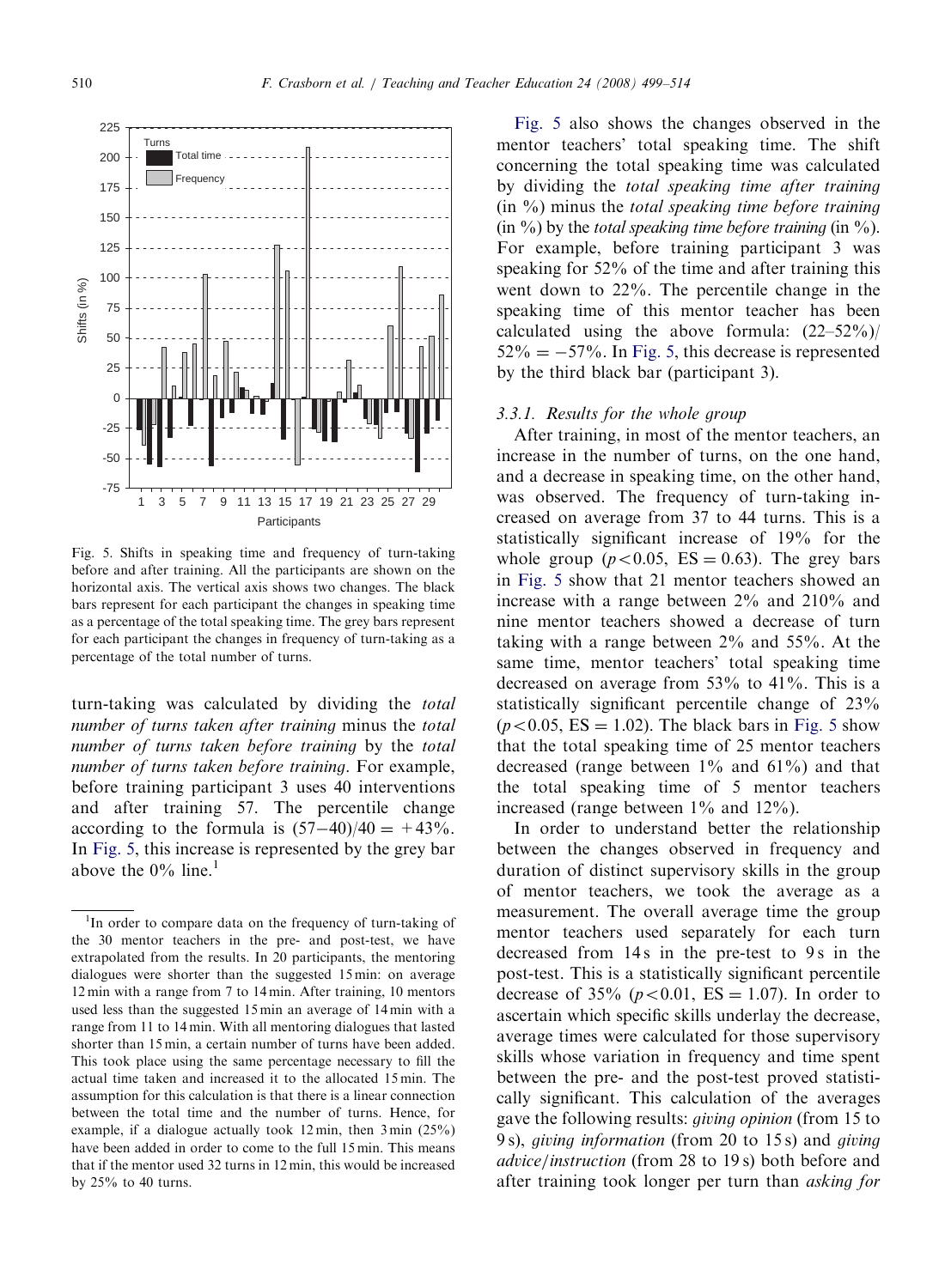concreteness (7 and 7 s) and summarizing content (from  $7$  to  $8$  s).

The use of asking for concreteness and summarizing content changes dramatically as far as the total number of turns is concerned (see [Fig. 1\)](#page-9-0), but not as far as the duration of each turn is concerned. The supervisory skills of giving information and giving advice/instruction change in both the total number of turns (see [Fig. 1\)](#page-9-0) and the average speaking time per turn. The fact that after the training the mentor teachers were on average using less speaking time and yet more turns is linked to the length of duration of both asking for concreteness and summarizing content remaining constant while the frequency increased. The skills giving information and giving advice/instruction meanwhile decreased in frequency and also in length of duration.

#### 3.3.2. Differences on the individual level

On average participants use more turns but less speaking time in the mentoring dialogues after training. There were some participants for whom this is not the case (examples of participants 1, 2 and 27). The majority of the group fits in the above mentioned trend, although there are individual differences in intensity of the increase and decrease of speaking time and number of turns.

## 4. Conclusion and discussion

#### 4.1. Conclusion

This study adds to our knowledge about the effects of training programmes to increase supervisory skills for the benefit of student teachers. It shows the effect of the SMART training programme on the use of mentor teachers' supervisory skills in mentoring dialogues. The study has produced evidence that it is possible to increase the use of supervisory skills for promoting reflection in student teachers, even though there were substantial differences between participants. The observed change in mentor teachers' supervisory behaviour provides opportunities for mentor teachers to practise not only the advisor and instructor role, but also the encourager role. For student teachers, this may create opportunities to introduce and explore their concerns in a more reflective manner in dialogues with their mentor teachers.

Specifically, the breadth of the supervisory skills repertoire of the mentor teachers studied hardly changed after the training. However, in their basic

repertoire, a shift was found in the frequencies with which they used the supervisory skills. In mentoring dialogues held after training, the number of interventions taking the mentor teacher's perspective as a starting point (advisor and instructor role) decreased in favour of interventions taking the student's perspective as a starting point (encourager role). This result was confirmed by the fact that after training, less time was spent on supervisory skills characteristic for the advisor and instructor role, while the time spent on skills characteristic for the encourager role increased.

After the SMART training, mentor teachers on average used less of the dialogue time as well as taking more conversational turns. Those types of supervisory skills whose frequencies decreased require relatively much time, because in using these, the mentor teacher is often elaborating and explaining. Those types of interventions whose frequencies increased take relatively less speaking time, because here, brief questions and reactions are involved. For example, asking for concreteness does not take as much time as giving advice/instruction. Using asking for concreteness more then logically leads to a decrease in the average duration of interventions. All in all, these shifts show that after SMART training mentor teachers created more opportunities for the student teachers to participate more actively in the mentoring dialogue.

# 4.2. Limitations

This study involved precise quantitative ratings of small units of supervisory behaviour during mentoring dialogue. Admittedly, this is a reduction, but this reduction enabled us to identify shifts in supervisory behaviour as observed before and after training. At the same time, there are probably other factors than the training that influenced the presence or absence of differences in mentor teachers' behaviour as measured between pre- and post-test as well as between participants. Firstly, the fact that participants scored better in relation to the training goals at the post-test may have to do with diminished tension. At that time, they were more familiar with the test conditions, the researchers and the trainers. This is a possible reason as to why some participants experienced fewer negative effects on their performance. Secondly, the individual differences in supervisory skills found between participants may have been caused by the fact that the training content and approach is the same for all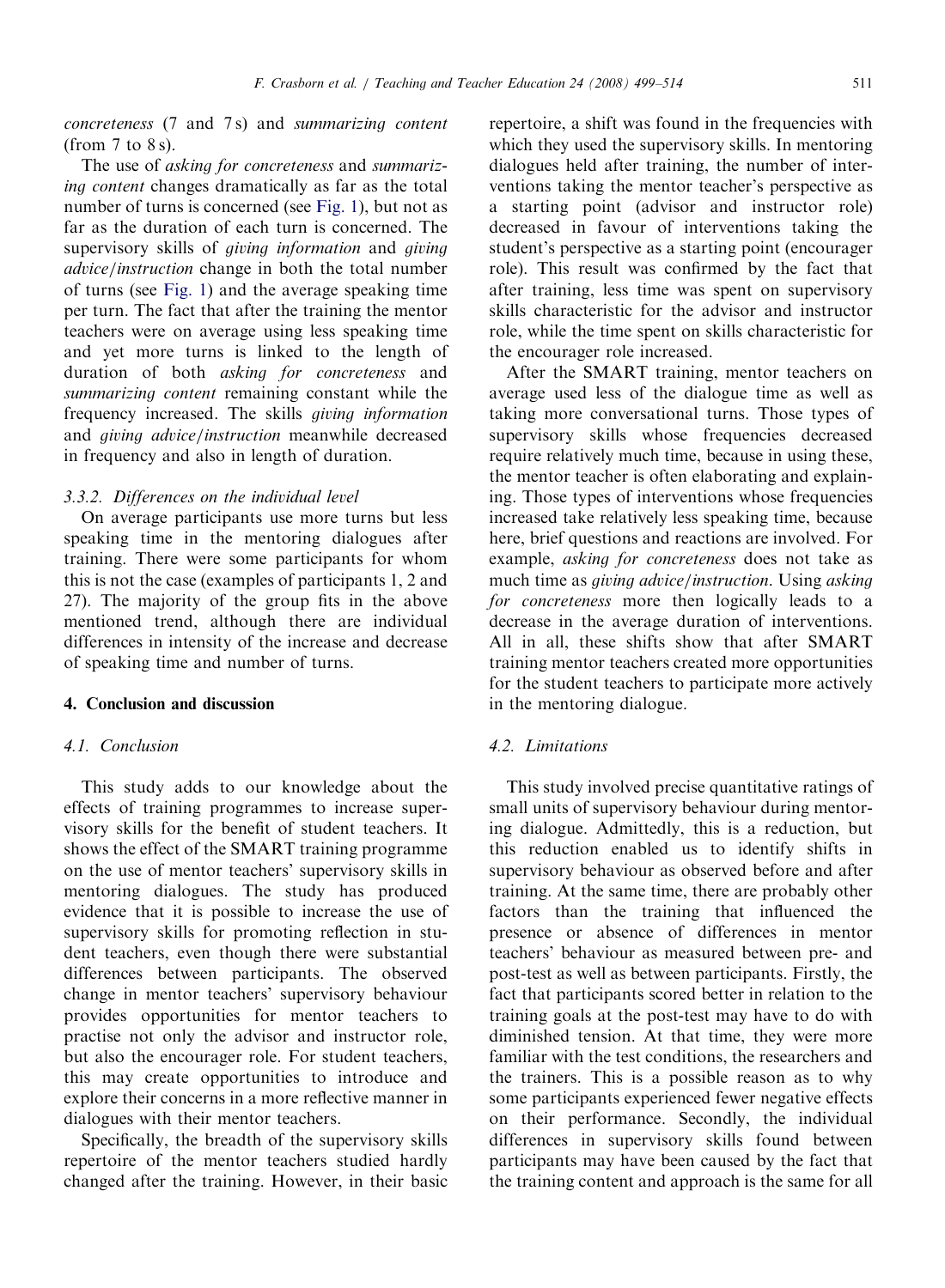<span id="page-13-0"></span>participants, whilst their needs and skill levels were possibly different. One participant could learn more than another, or less, which means that the effects of training as measured would be reduced in size. Thirdly, the fact that not all trained supervisory skills were observed in the behaviour of the mentor teachers could have to do with the different levels of difficulty, with the timing and execution of the trained supervisory skills. For example, most mentor teachers seem to find it easier to pick up the intervention asking for concreteness than to use summarizing inconsistencies or helping in making things explicit. Fourthly, limited effects seen on some of the trained supervision skills could be due to the fact that only mentor teachers who were experienced in supervising students took part in the training. They have already developed particular behaviours in supervising, which in general are those of an advisory nature, and which are difficult to change. Finally, it could be that skills which were trained but were not observed in the post-test were not always appropriate for use in the dialogues that were recorded.

Despite these limitations, the conclusion of this study that effects of SMART training on the supervisory repertoire of mentor teachers occur seems justified. This is supported by earlier effect studies, as described in Section 1.3, where some effects, although sometimes limited and diverse, are reported. The conclusion is also supported by reviews of effect studies in other contexts. These reviews, covering over 300 (quasi-) experimental studies into the effects of training on interpersonal and communication skills—related to supervisory skills used by mentor teachers—in the mental, social and physical health sectors, all conclude that effect of training on behaviour can be established to some degree (Baker & Daniels, 1989; Baker, Daniels, & Greeley, 1990; [Carol & Monroe, 1980;](#page-14-0) [Ford, 1979;](#page-14-0) [Hulsman, Ros, Winnubst,](#page-14-0) & [Bensing, 1999;](#page-14-0) [Kruij](#page-15-0)[ver, Kerkstra, Francke, Bensing, & Van de Wiel,](#page-15-0) [2000](#page-15-0); [Kurtz, Marshall,](#page-15-0) & [Banspach, 1985](#page-15-0); [Van der](#page-15-0) [Molen, Smit, Hommes,](#page-15-0) & [Lang, 1995](#page-15-0)).

## 4.3. Directions for future research

In concluding this article, we suggest directions for future research. First, an interesting finding was that some participants spontaneously reported that after training they paid more conscious attention to their own supervisory behaviour during mentoring dialogues. More specifically, participants reported that

they experienced something like a dual cognitive task during dialogues: following the student teachers' input and at the same time considering how to align their own interventions to this input. This could amount to an effect of training on participants' (meta) cognitions during mentoring dialogues as a mediating factor in the transfer of training to supervisory behaviour. To get more insight into the process of transfer, it would be interesting to try and capture effects of a training programme for mentor teachers that occur in the minds of the participants during the mentoring dialogue. Secondly, it should be noted that follow-up studies are so far lacking. We consider it important to ascertain whether training can positively affect the use of supervisory skills for stimulating reflection and whether these skills can be retained in the longer run. Thirdly, the recorded differences in effects of training among the participants beg the question of how much influence variables outside the training have on the results. [Holton and Baldwin \(2000\)](#page-14-0) developed a model in which the potential influences of characteristics of trainees and features of the workplace are identified. Research incorporating such variables may consider whether it makes sense to select candidates for training programmes on the basis of personal characteristics and/or opportunities and facilities in the work setting for using the acquired skills in daily practice. Fourthly, if, as this study shows, training in supervisory skills can influence the behaviour of mentor teachers, this leads to the next question whether and how student teachers perceive this change in behaviour during the mentoring dialogues. Follow-up research could consider the effects of training from the point of view of the student teachers. After all, the final goal of developing a more versatile repertoire of supervisory skills is that it serves the learning of their student teachers.

#### **References**

- Baker, S. B., & Daniels, T. G. (1989). Integrating research on the microcounseling programme: A meta-analysis. Journal of Counseling Psychology, 36, 213–222.
- Baker, S. B., Daniels, T. G., & Greeley, A. T. (1990). Systematic training of graduate level counselors: Narrative and metaanalytic reviews of three major programs. Counseling Psychologist, 18, 355–421.
- Blumberg, A. (1970). Supervisor–teacher relationships: A look at the supervisory conference. Administrator's Notebook, Midwest Administration Center University, Chicago, Vol. XIX (1).
- Blumberg, A. (1980). Supervisors & teachers: A private cold war. Berkeley: McCutchan.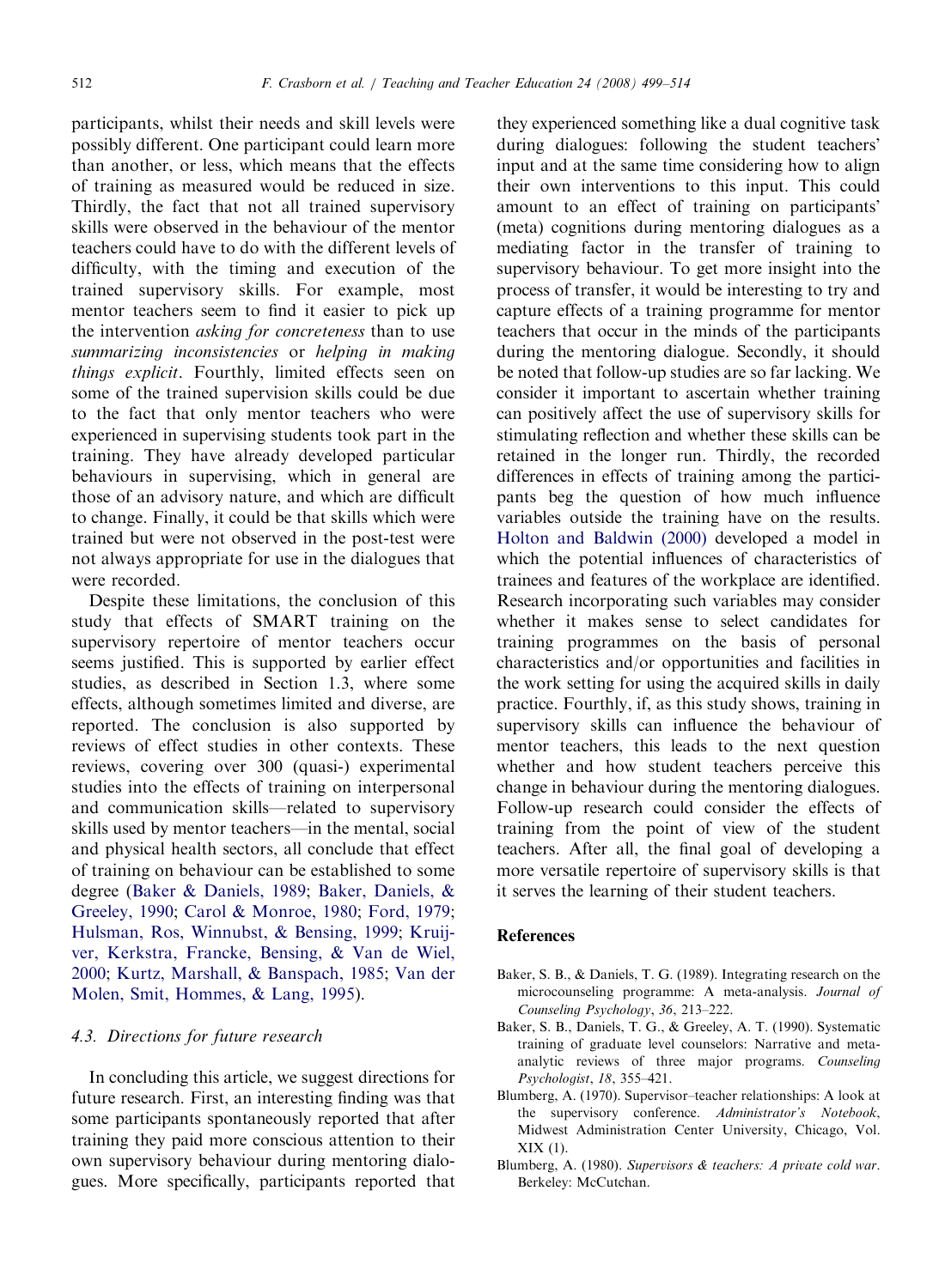- <span id="page-14-0"></span>Borko, H., & Mayfield, V. (1995). The roles of the cooperating teacher and university supervisor in learning to teach. Teaching and Teacher Education, 11, 501–518.
- Borko, H., & Putnam, R. T. (1995). Expanding a teacher's knowledge base: A cognitive psychological perspective on professional development. In T. R. Guskey, & M. Huberman (Eds.), Professional development in education: New paradigms and practice (pp. 35–65). New York: Teachers College Press.
- Boydell, D. (1991). Issues in teaching practice supervision research: A review of literature. In L. Katz, & J. Raths (Eds.), Advances in teacher education, Vol. 4. Norwood, NJ: Ablex.
- Brammer, L. M. (1973). The helping relationship: Process and skills. Englewood Cliffs, NJ: Prentice-Hall.
- Carkhuff, R. R. (1969). Helping and human relations, Vol. 1. New York: Holt, Rinehart & Winston.
- Carol, J. G., & Monroe, J. (1980). Teaching clinical interviewing in the health professions. Evaluations of the Health Professions, 3, 21–45.
- Cohen, J. (1988). Statistical power analysis for the behavioural sciences. Hillsdale, NJ: Erlbaum.
- Cook, T. D., & Campbell, D. T. (1979). Quasi-experimentation, design, analysis issues for field settings. Boston: Houghton Miffin.
- Copeland, W. D. (1982). Student teachers' preference for supervisory approach. Journal of Teacher Education, 33(2), 32–36.
- Costa, A. L., & Garmston, R. J. (1994). Cognitive coaching: A renaissance school. Norwood: Christopher-Gordon.
- Dart, P., & Drake, L. (1995). Mentoring English and mathematics. In I. Reid, M. Constable, & R. Griffiths (Eds.), Teacher education reform, current research. London: Paul Chapman.
- De Jong, J. A. (2004). De praktijk is total anders. Principes en varianten van het gebruik van werkervaring in opleidingen [Practice is totally different. Principles and variations in using work experiences in education]. In J. Streumer, & M. van der Klink (Eds.), Leren op de werkplek (Learning in the workplace) (pp. 51–70). Den Haag: Reed Business Information.
- Dolk, M. (1997). Onmiddellijk onderwijsgedrag. Over denken en handelen van leraren in onmiddelijke onderwijssituaties [Immediate teaching behaviour: On teacher knowledge and behaviour in immediate teaching situations]. Doctoral dissertation, Utrecht University, Utrecht.
- Dunn, T. G., & Taylor, C. A. (1993). Cooperating teacher advice. Teaching and Teacher Education, 9(4), 411–423.
- Dunne, E., & Bennett, N. (1997). Mentoring processes in schoolbased training. British Educational Research Journal, 23, 225–237.
- Edwards, J., & Green, K. (1999). Growth in coaching skills over a three-year period: Progress towards mastery. Paper presented at the Annual meeting of the American Educational Research Association, Montreal, Canada (April).
- Egan, G. (1975). The skilled helper: A model for systematic helping and interpersonal relating. Pacific Grove, CA: Brooks/Cole.
- Eraut, M. (2000). Non-formal learning and tacit knowledge in professional work. British Journal of Educational Psychology, 70(Part I), 113–136.
- Evertson, C. M., & Smithey, M. W. (2001). Mentoring effects on protégé classroom practice. Journal of Educational Research, 93(5), 294–304.
- Feiman-Nemser, S. (2000). From preparation to practice, designing a continuum tot strengthen and sustain teaching. Teachers College Record, 103(6), 1013–1055.
- Feiman-Nemser, S. (2001). Helping novices learn to teach. Lessons form an exemplary support teacher. Journal of Teacher Education, 51(1), 17–30.
- Field, B., & Field, T. (1994). Teachers as Mentors: A practical guide. London: The Falmer Press.
- Ford, J. D. (1979). Research on training counselors and clinicians. Review of Educational Research, 49, 87–130.
- Franke, A., & Dahlgren, L. O. (1996). Conceptions of mentoring: An empirical study of conceptions of mentoring during the school-based teacher education. Teaching and Teacher Education, 12(6), 627–641.
- Furlong, J., & Maynard, T. (1995). Mentoring student teachers. The growth of professional knowledge. London: Routledge.
- Geldens, J., Popeijus, H., Peters, V., & Bergen, Th. (2005). Mentoring met kwaliteit als krachtig kenmerk van werkplekomgevingen voor aanstaande leraren. Analyseresultaten van mentoringsgesprekken [The quality of mentoring as a feature of effective workplace environments for prospective teachers. Analyzing results of mentoring dialogues]. Paper presented at the Onderwijs Research Dagen, Gent, Belgium (May).
- Giebelhaus, C. R., & Bowman, C. L. (2002). Teaching mentors: Is it worth the effort? Journal of Educational Research, 95(4), 246–254.
- Glickman, C. (1981). Developmental supervision: Alternative practices for helping teachers improve instruction. Alexandria, VA: Association for Supervision and Curriculum Development.
- Goldhammer, R. (1969). Clinical supervision: Special method for the supervision of teachers. New York: Holt, Rinehart and Winston.
- Gore, J. M., & Zeichner, K. M. (1991). Action research and reflective teaching in pre-service teacher education. Teaching and Teacher Education, 7(2), 119–136.
- Haggarty, L. (1995). The use of content analysis to explore conversations between school teacher mentors and student teachers. British Educational Research Journal, 21(2), 183–197.
- Harrison, J., Lawson, T., & Wortley, A. (2005). Mentoring the beginning teacher: Developing professional autonomy through critical reflection on practice. Reflective Practice, 6(3), 419–441.
- Hawkey, K. (1998). Mentor pedagogy and student teacher professional development: A study of two mentoring relationships. Teaching and Teacher Education, 14(6), 657-670.
- Holton, E. F., & Baldwin, T. T. (2000). Making transfer happen: An action perspective on learning transfer systems. Advances in Developing Human Resources, 8, 1–6.
- Hughes, M. (1998). Developing the use of qualitative analysis to describe and explore the effectiveness of post-observational discourse between school-based mentors and students in teacher education. Paper presented at the European conference on educational research, Ljublljana, Slovenia.
- Hulsman, R. L., Ros, W. J. G., Winnubst, J. A. M., & Bensing, J. M. (1999). Teaching clinically experienced physicians communication skills. A review of evaluation studies. Medical Education, 33, 655–668.
- Ivey, A. (1971). Microcounseling: Innovations in interviewing training. Springfield, IL: Thomas.